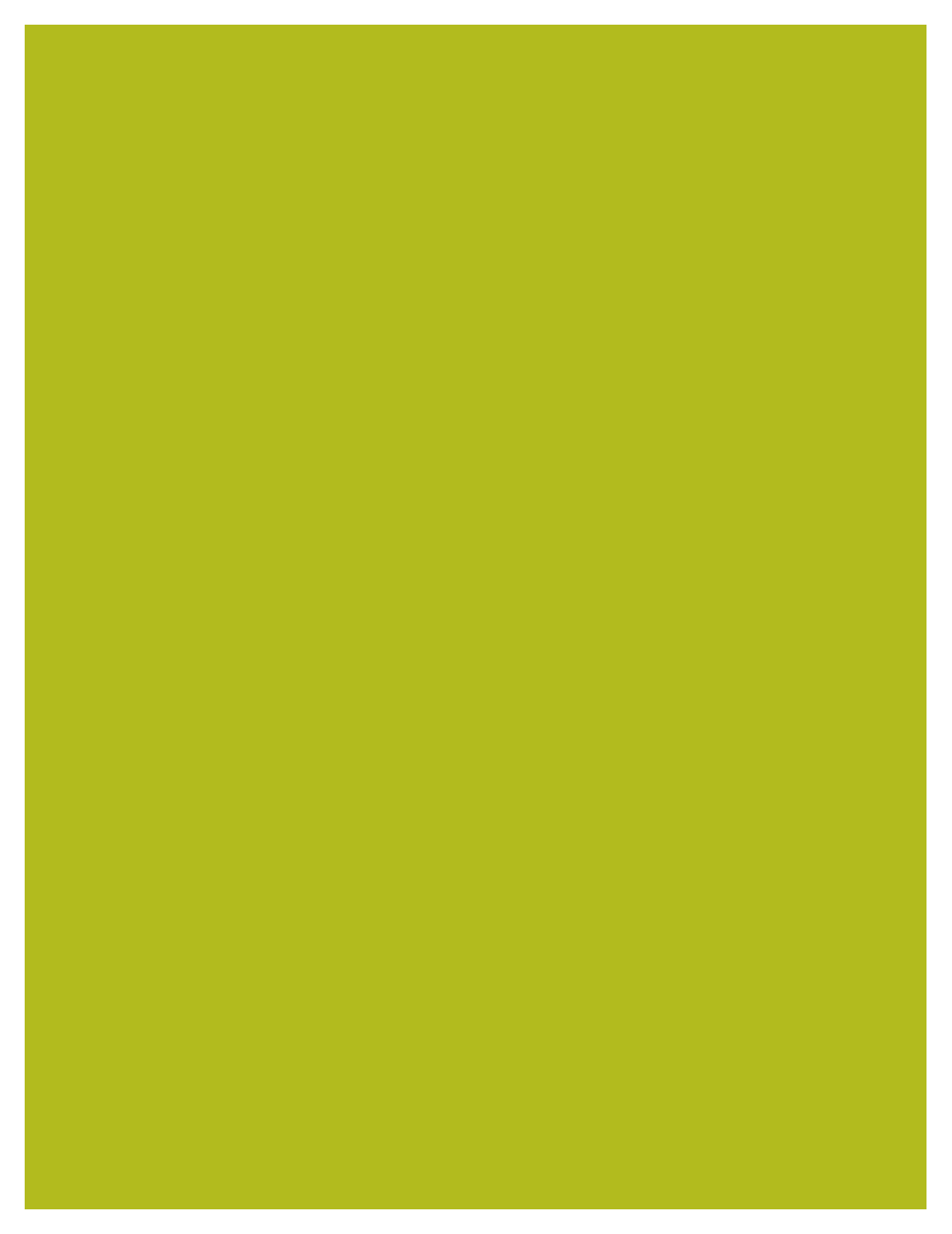### **Contents**

| Introduction                              | 02 |
|-------------------------------------------|----|
| Overview                                  | 04 |
| Risk management challenges                | 06 |
| Displaced commercial risk                 | 08 |
| <b>Liquidity risk</b>                     | 10 |
| Real estate risk                          | 12 |
| <b>Operational risk</b>                   | 14 |
| Fiduciary and reputational risk           | 16 |
| Capital management and Basel II           | 18 |
| What the future holds for risk management |    |
| in Islamic banking                        | 20 |
| How PricewaterhouseCoopers can help       | 21 |
| Appendix                                  | 22 |
| Contacts                                  | 24 |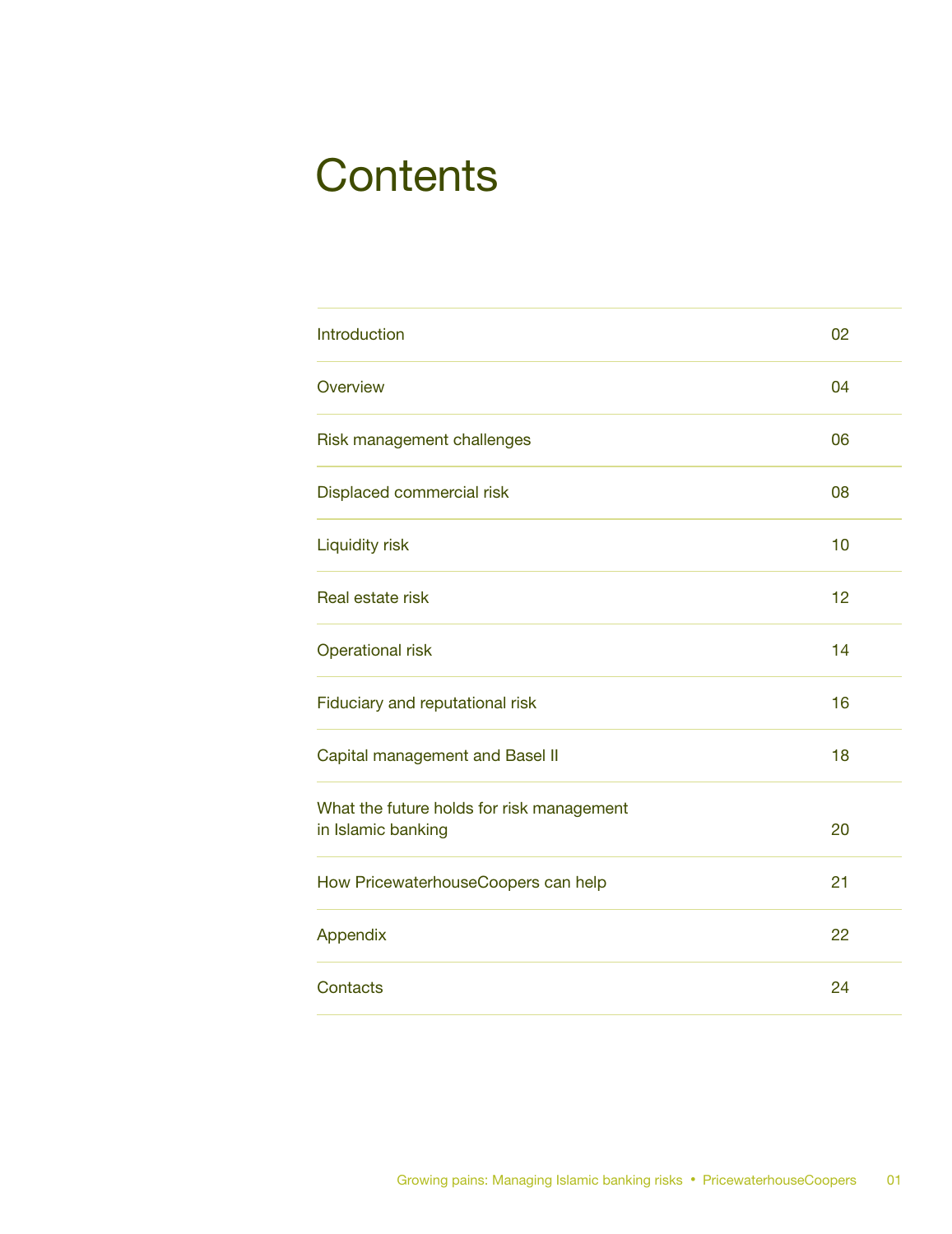### <span id="page-3-0"></span>Introduction

### While conventional banks are in the midst of the worst financial crisis in living memory, the Islamic banking sector remains an oasis of relative calm and prosperity.

Shariah law precludes Islamic institutions from getting involved in the kind of complex credit trading that has paralysed their conventional competitors – but that's no reason for complacency. Islamic banks have their own blind spots and frailties.

Islamic banks tend to have significant concentrations of exposure to local real-estate markets – much of it in the form of equity-like investments. They also have a preponderance of long-dated assets and a shortage of instruments with which to manage their short-term liquidity needs; Islamic banks are heavily reliant on the loyalty of their depositors. The contractual complexity of Islamic banking transactions gives rise to awkward operational risks, and the uncertainties associated with Shariah compliance leave them exposed to fiduciary and reputational risk.

#### **Global assets of Islamic finance**



#### **Total assets at end 2006: \$531bn**

Source: International Financial Services London, 'Islamic Finance 2008', January 2008.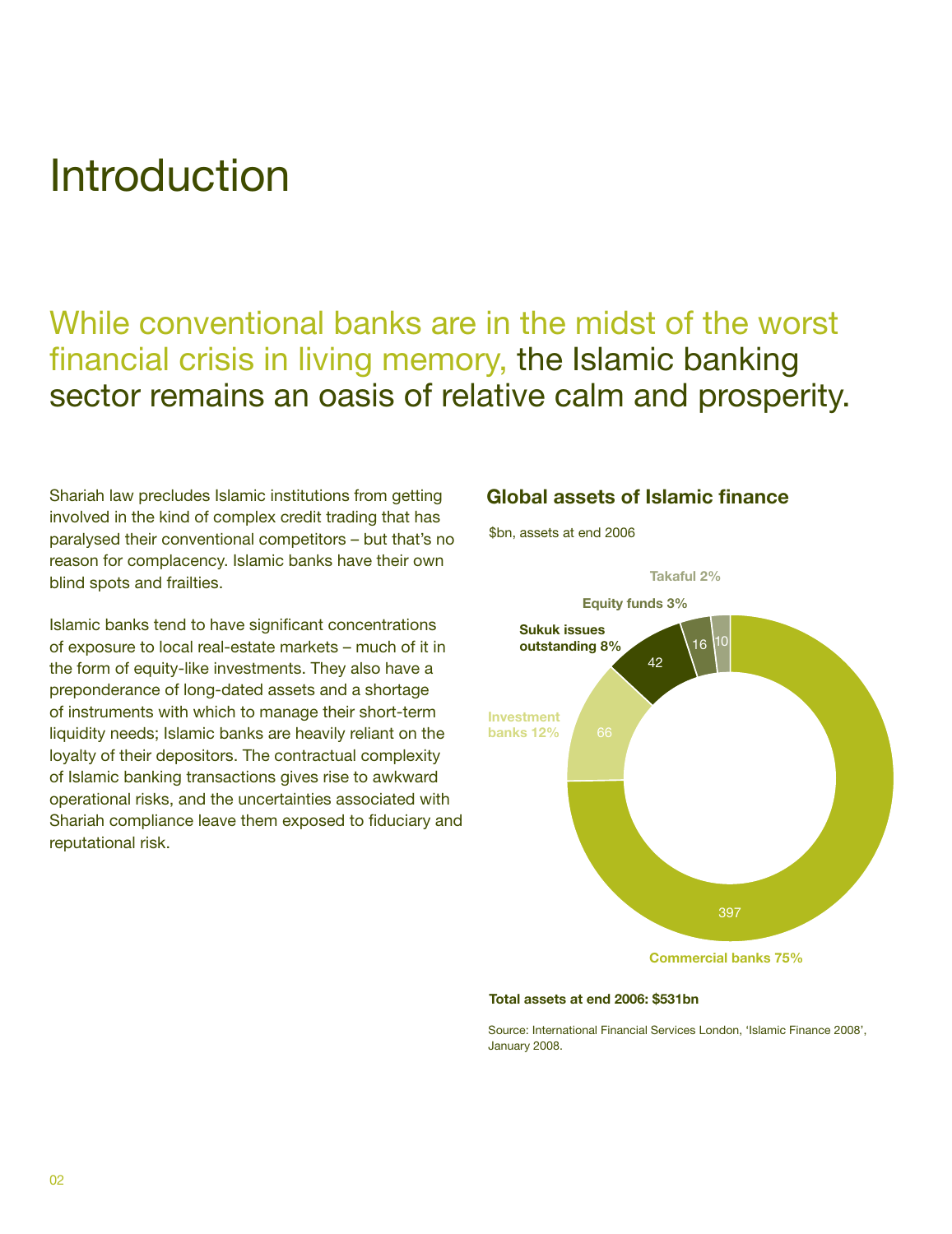<span id="page-4-0"></span>Risk management has not been uppermost on the Islamic banking sector's agenda in recent years. Understandably, the focus has been on growth and on the struggle to innovate and compete in this increasingly competitive market. Shariah-compliant assets worldwide are approaching \$600 billion and have been growing at more than 10% per year over the past 10 years. There is still huge untapped potential. Standard & Poor's has estimated that the market has a potential size of \$4 trillion.<sup>1</sup>

Conventional banks also want to know that Islamic banks make robust counterparties. If Islamic banks are serious about playing a greater role in the financial system, they will need to get to grips with risks which may not currently be well understood or well managed. The time to fix the roof is when the sun is shining: Islamic banks should be dusting their ladders off now.

Shariah-compliant assets worldwide are approaching \$600 billion. There is still huge untapped potential.

Written by PricewaterhouseCoopers<sup>2</sup> experts from around the world, this is the second paper in a series dedicated to Islamic finance. It offers a primer for people not familiar with Islamic finance and banking products. It examines the risks associated with those products and with Islamic banking as a whole. It also looks at the future of risk management in this sector and the forces shaping it.

1 International Financial Services London, 'Islamic Finance 2008', January 2008.

<sup>&</sup>lt;sup>2</sup> PricewaterhouseCoopers' refers to the network of member firms of PricewaterhouseCoopers International Limited, each of which is a separate and independent legal identity.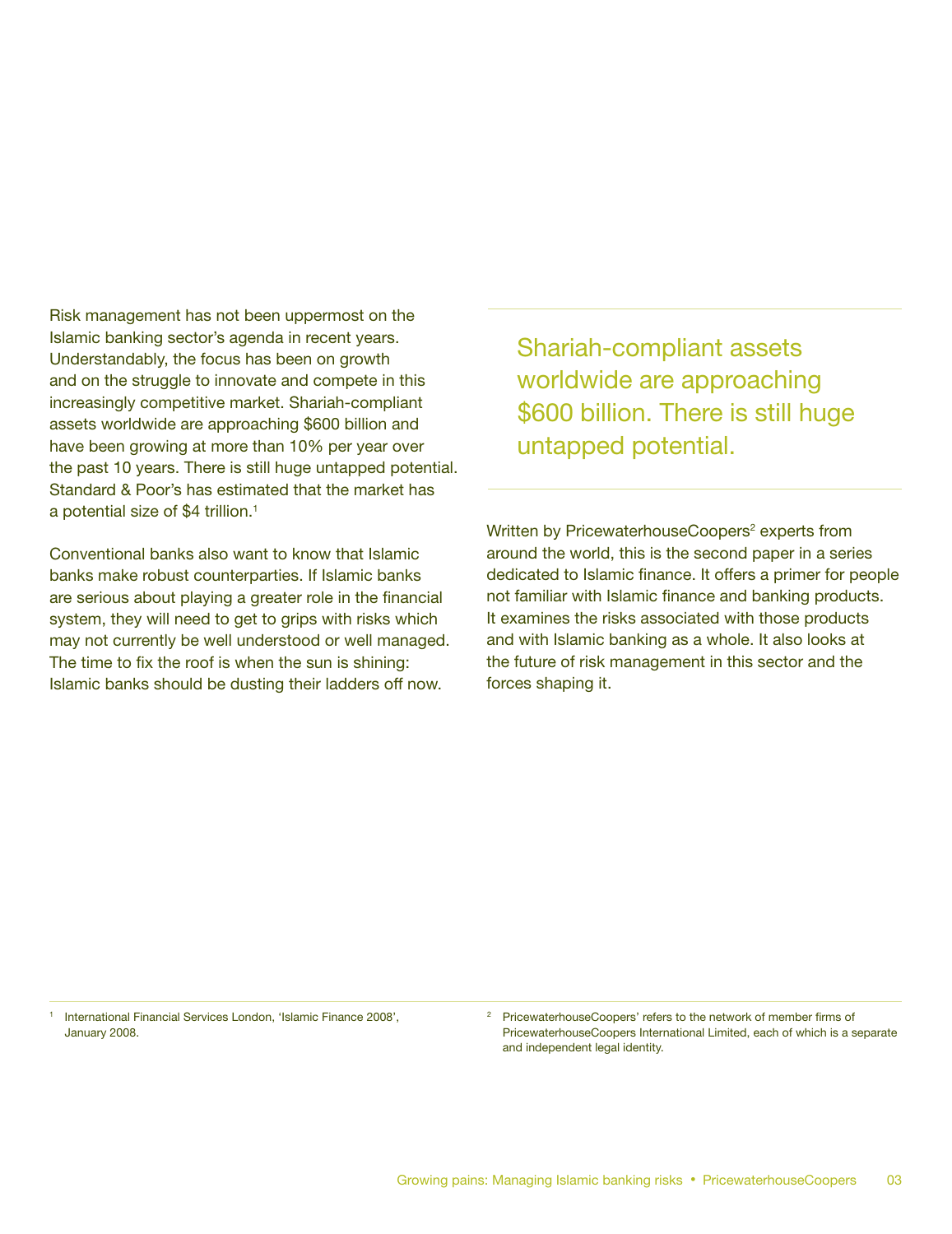### <span id="page-5-0"></span>**Overview**

• Islamic bank depositors and investment account holders are contractually obliged to accept lower rates of return and even absorb losses when bank assets under-perform. In practice banks may accept more downside risk than they have to, in order to manage the customer relationship.

 *Islamic banks should present mudharaba as an asset management business, providing clients with greater clarity on the performance of their investments, and encouraging them to accept the associated risks.*

There is a shortage of Shariah-compliant money market instruments. As a result, Islamic banks tend to have concentrations of cash and of long-term assets, creating significant liquidity gaps. Islamic banks may also find it difficult to generate enough floating-rate assets to offset their floating-rate liabilities, and they lack the interest rate hedging instruments available to conventional banks.

 *Central banks hope to introduce Shariah-compliant repo transactions which would go a long way towards providing the sector with more liquidity and flexibility. Until that market emerges, banks should monitor liquidity, asset/liability and interest rate risks in a rigorous way.*

• The sector has a relatively high concentration of real estate exposure. The true size of the risk is not easy to quantify, however, as many Islamic products may be based on real estate assets while actually exposing the bank to counterparty risk.

*Banks need to be clear with themselves – and their external stakeholders – about the precise nature of their risks. Better reporting and disclosure would help foster more confidence in the sector.*

• Some products can expose Islamic banks to awkward legal risks – for example, banks often assume the role of contractor in construction projects, and sub-contract out the work, leaving them exposed to claims if the bank's sub-contractor does not perform.

*In addition to a strong operational risk measurement and reporting framework, Islamic banks should pay special attention to legal due diligence, making sure that they are adequately protected in the event of disputes.*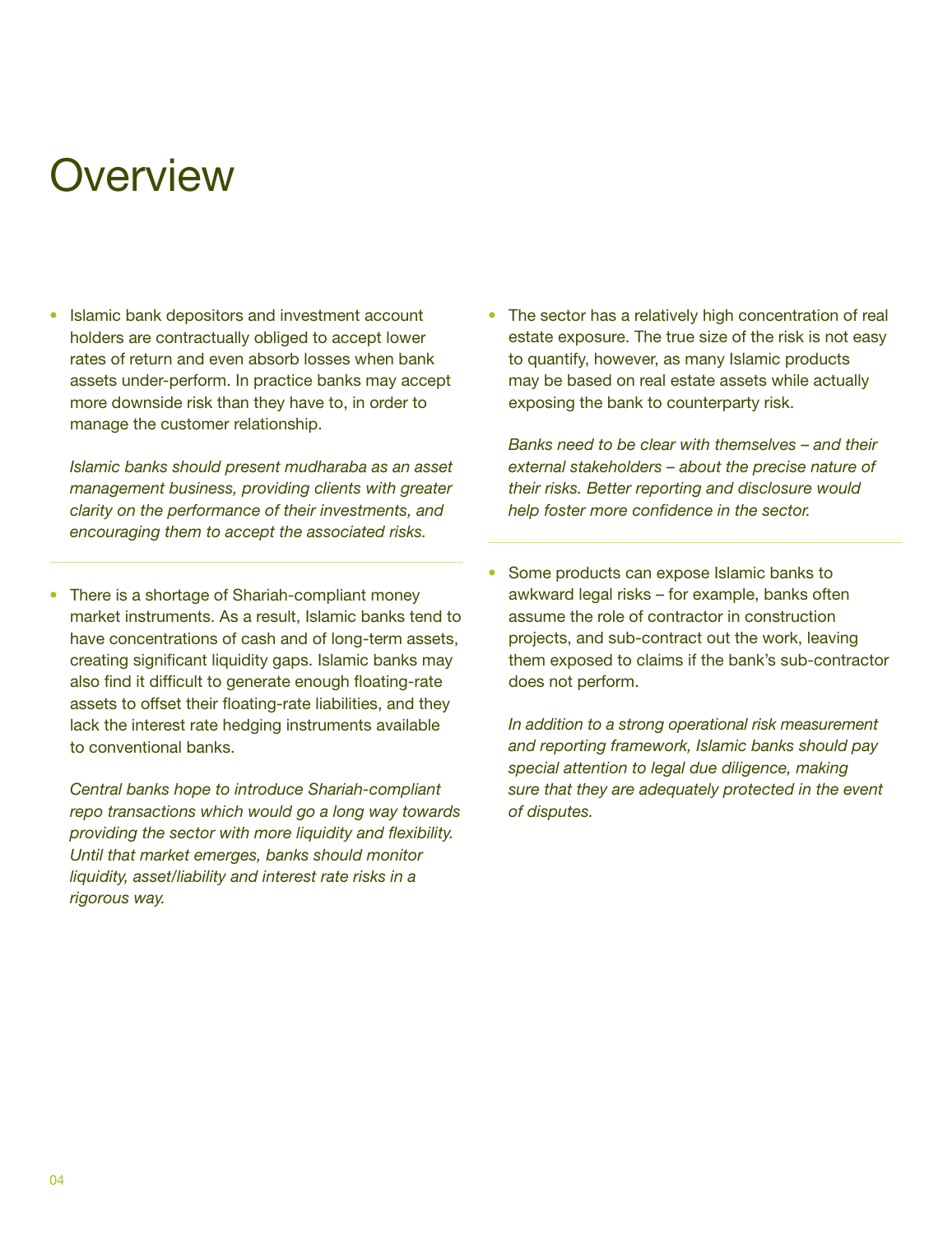<span id="page-6-0"></span>The lack of uniform Shariah standards means that compliance is not easy to ensure. The sector should strive for more uniformity.

• Islamic banks have a fiduciary responsibility to ensure that the products and services they provide are Shariah-compliant. The lack of uniform Shariah standards means that compliance is not easy to ensure. If the compliance of a bank or its products were called into question, the reputational damage would be severe.

*This risk may seem distant or unrealistic. Even when calling compliance into question, Shariah scholars have not tried to reverse past rulings. However, Islamic banking products are becoming more complex and there is a real risk of future compliance disputes.* 

• Applying the Basel II framework to Islamic banks is not straightforward. There is broad consensus among regulators on how to meet this challenge, but much of the detail still needs to be resolved.

*Regulatory capital is one guarantor of a counterparty's confidence. At the moment, Islamic banks operate under disparate regimes. The sector should strive for more uniformity.*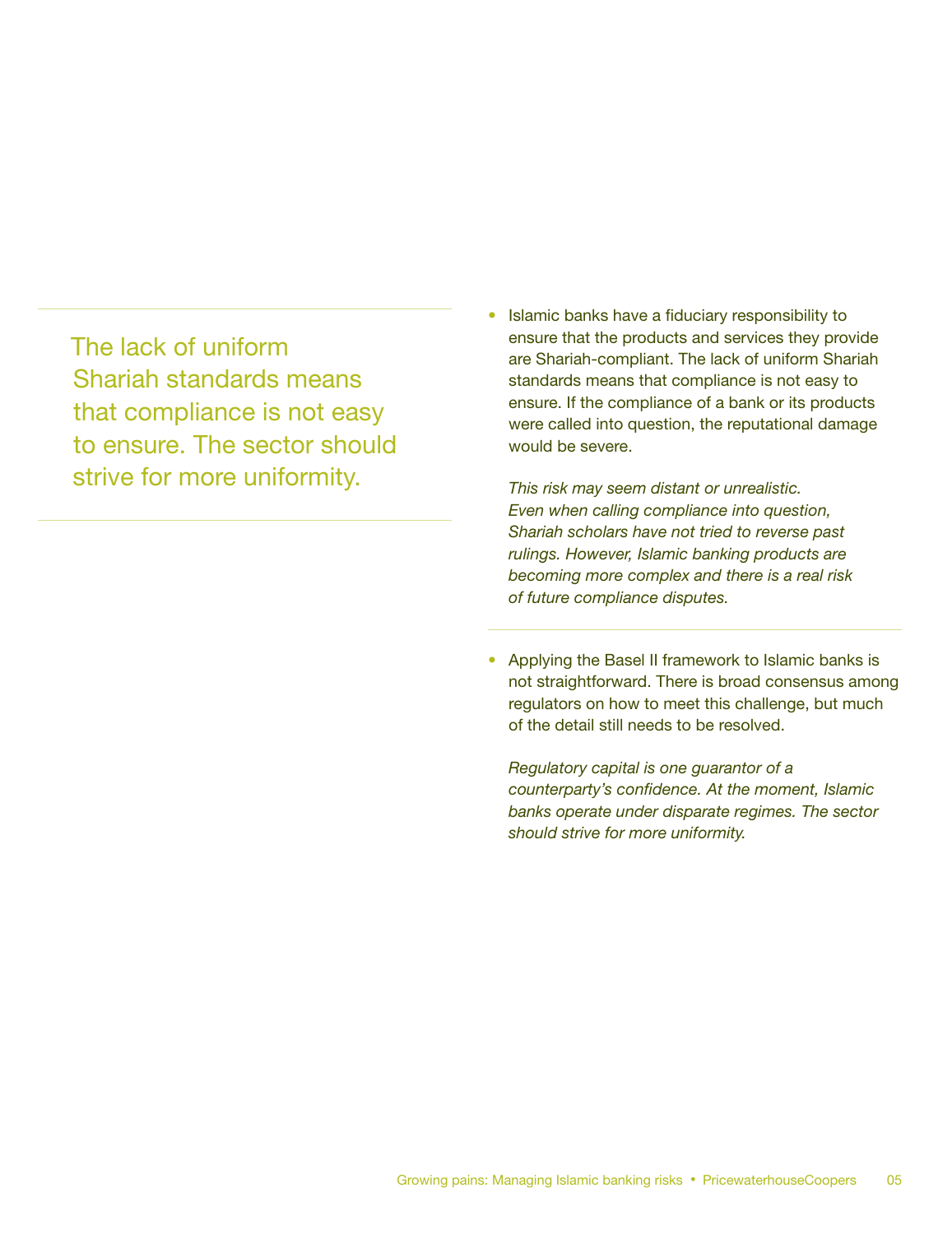<span id="page-7-0"></span>Risk management challenges

Islamic banks have a unique risk profile because of the need to make their products Shariah-compliant.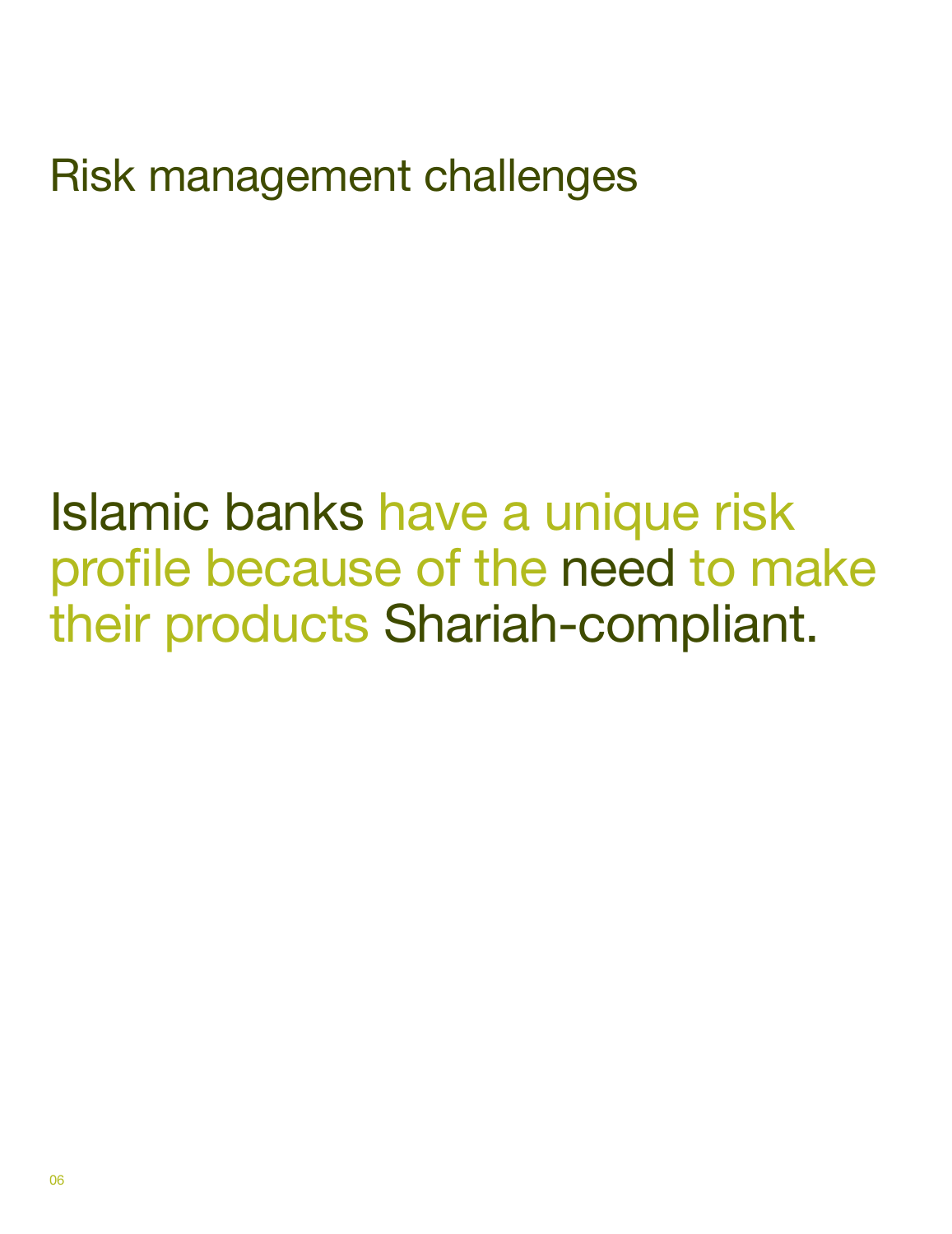<span id="page-8-0"></span>Nuances and complexities can serve to obscure the real risks that Islamic banks face – at both the transactional level and the portfolio or entity level.

The following discussion assumes some familiarity with Shariah law as it applies to banking, and with the standard types of product offered by Islamic banks. A primer can be found at the end of this paper.

Life is not easy for Islamic banks. The story of one hotel financing helps to illustrate why: the project was led by a group of conventional banks, and they invited an Islamic consortium to provide construction finance – an invitation which the banks' Shariah boards rejected on the grounds that the hotel contained a nightclub and bar. The banks made repeated attempts to secure permission from their boards, pointing out first that the hotel was not yet in business, then offering to finance the building above the floors on which the nightclub was located – to which the Shariah boards noted that the rooms of the hotel would contain minibars and alcohol. Finally, the banks argued that the sale of alcohol from

minibars was such a minuscule proportion of the hotel's business that it should not play a decisive role in the judgement of the scholars – and the boards agreed. Unfortunately, the whole process took six months and the conventional banks had already gone elsewhere.

This same tension between commercial opportunity and Shariah compliance recurs throughout Islamic banking and it encourages tension between form and substance. For example in a murabaha transaction, the bank's margin is locked in by agreeing to sell an item at more than it was bought for. The form of the transaction is Shariah compliant, but the substance is an exchange of economic value which is hard to distinguish from a conventional loan. These nuances and complexities can serve to obscure the real risks that Islamic banks face – at both the transactional level and the portfolio or entity level.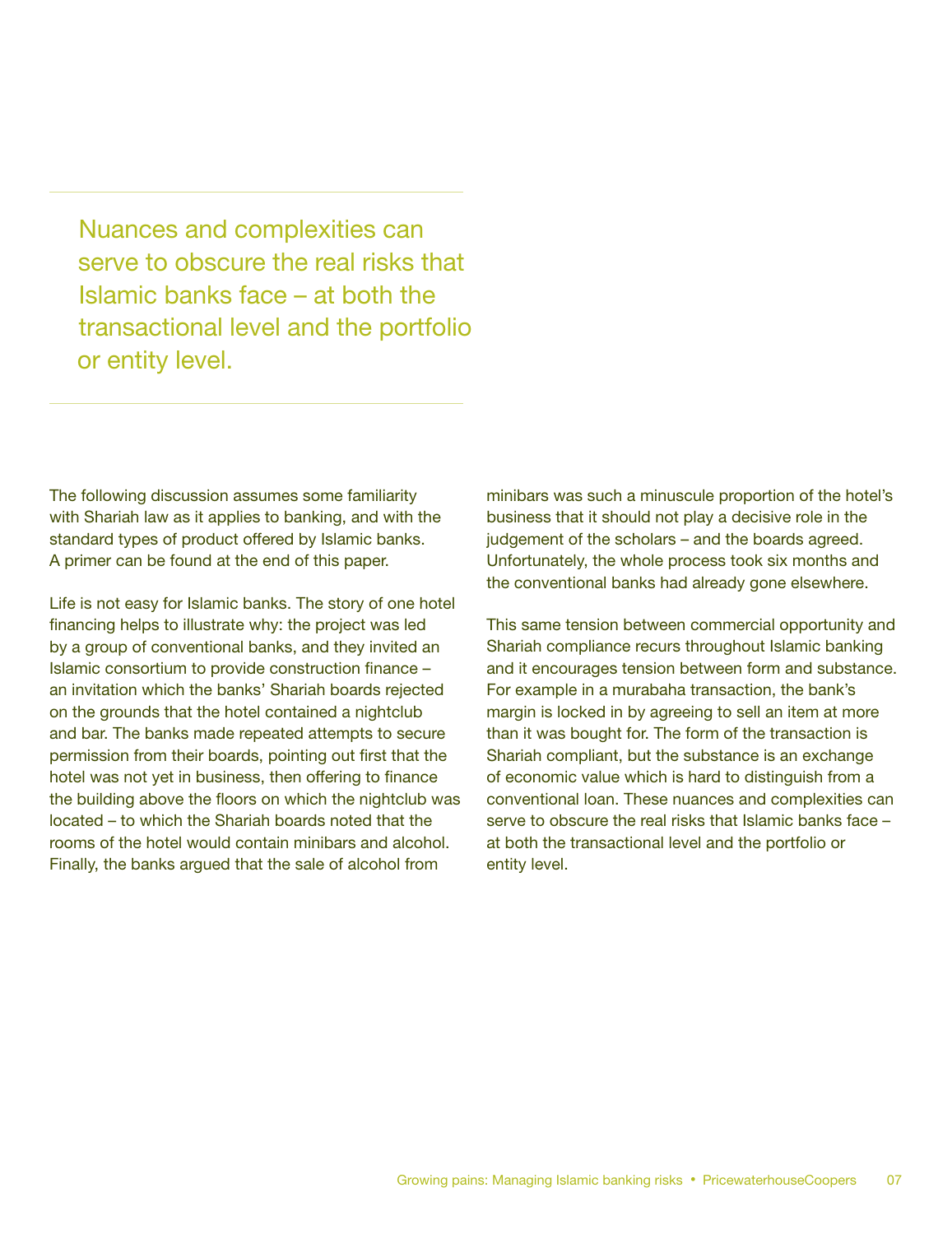### <span id="page-9-0"></span>Displaced commercial risk

Islamic banks typically obtain the majority of their funds from mudharaba and wakala investment accounts and, at first glance, this arrangement appears to provide the institution with a significant buffer against loss.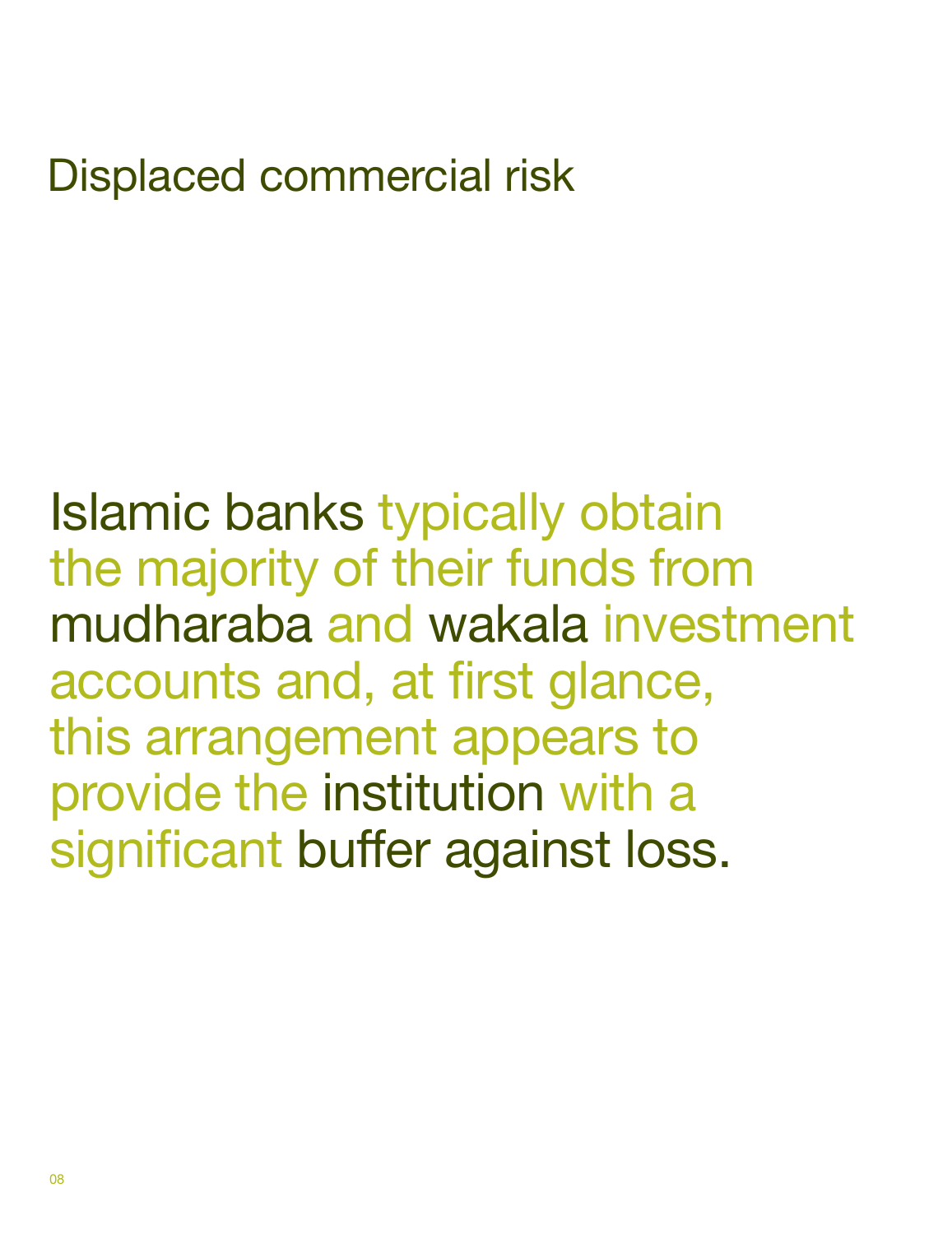They should adopt the kind of conduct of business rules and customer reporting practices found at investment funds.

<span id="page-10-0"></span>During good times, account holders can expect significantly higher returns than those offered to conventional bank depositors, because Islamic banks often use the investment accounts to fund riskier assets. Contractually, however, customers accept a lower rate of return if the bank's assets underperform, and are also expected to help absorb losses. Islamic banks do their best to protect customers by building up two types of reserve – one (the profit equalisation reserve) to help ensure they can pay the anticipated profits to customers, and a second to be used to help offset severe losses.

In practice, even when a bank's reserves are exhausted, it may be unwilling to cut its customers' returns, fearing that they would take their business to a competitor (hence the term 'displaced commercial risk'). Banks are even more reluctant to use customer money to cover losses. The entirely rational fear is that disappointed customers would withdraw the rest of their funds in a run on the bank. So, mudharaba and wakala funds may only provide a buffer in theory.

Some regulators, such as the Central Bank of Bahrain (CBB), recognise this risk and have told banks that they need to hold capital against some portion of the assets in which their mudharaba and wakala accounts are invested. Under the CBB capital rules for Islamic banks, 30%<sup>3</sup> of the risk-weighted assets of investment accounts are to be included in the denominator for capital computations.

As things stand, the banks' problems stem from their desire to present these contracts as an analogue to savings accounts when, contractually, they are no such thing. Banks should start presenting mudharaba and wakala business as what it is – asset management under another name. They should adopt the kind of conduct of business rules and customer reporting practices found at investment funds. If clients are told up front that their assets are merely in trust and are given regular reports on performance, the threat of a bank run could be tackled head-on.

<sup>&</sup>lt;sup>3</sup> Central Bank of Bahrain, 'Rulebook Volume 2, Islamic Banks, module CA-A, rule reference CA-A.3.2', March 2005.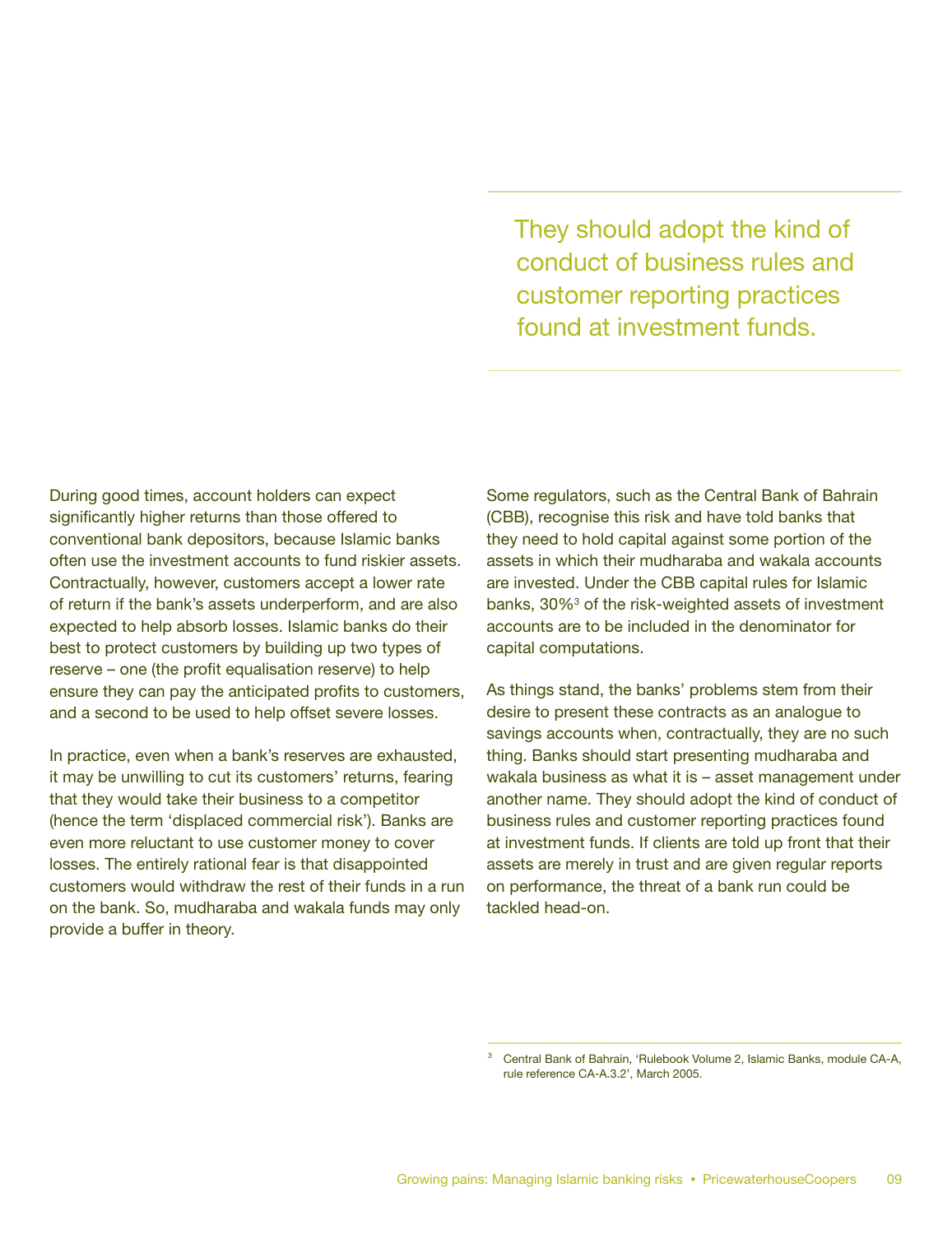### <span id="page-11-0"></span>Liquidity risk

Islamic banks are so sensitive to displaced commercial risk because they have restricted access to the short-term funding options used by conventional banks.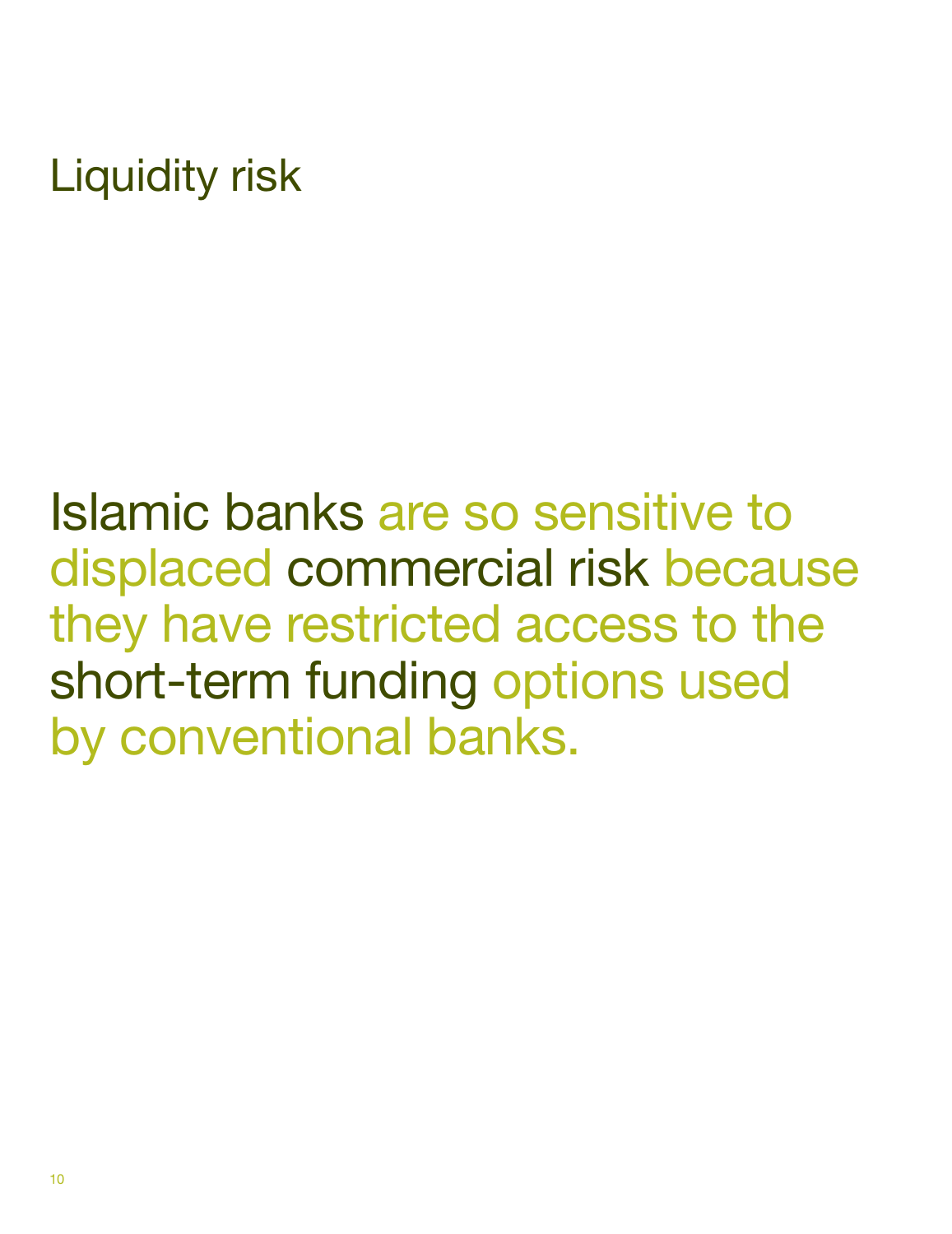<span id="page-12-0"></span> … Asset-based financing... serves to lengthen the liquidity gaps because exits from these transactions are not always agreed in advance.

Generally, Shariah scholars insist that all transactions must be linked to a tangible, underlying asset – which rules out purely financial contracts like repos and certificates of deposit. As a result, there is a big, unpopulated gap between cash and long-term bonds. The predominance of asset-based financing and specialised lending products found on the typical Islamic bank balance sheet serves to lengthen the liquidity gaps because exits from these transactions are not always agreed in advance.

Malaysia is a notable exception, where Shariah scholars come from the Shafi'i school of Sunni Islam and allow some money market transactions – for example, Malaysian scholars view a repo contract as a promise to buy back sold Shariah-compliant securities, making such transactions permissible. Other countries have attempted to launch their own repo markets, while still meeting the requirements of their own Shariah scholars. Bahrain has been trying for a number of years to get a local Islamic repo market off the ground, as has Saudi Arabia. Both face tougher compliance obstacles because one of the most influential opinions on Islamic finance in the Middle East is provided by the Shariah board of the Accounting and Auditing Organisation for Islamic Financial Institutions (AAOIFI), which is made

up of representatives from a wide range of countries and therefore tends to reach consensus opinions that are tougher than those which might be available in a single jurisdiction.

Until Islamic banks are able to make use of short-term funding markets offering money at a variety of tenors, they will remain vulnerable to a bank run scenario – and would arguably prove less resilient than conventional banks which have suffered liquidity squeezes over the past year.

A related problem is the danger of asset/liability mismatches. Conventional banks have a huge variety of floating-rate assets with which to offset their floatingrate liabilities. As a result, when interest rates change, they are less exposed to differences between the amount they pay and the amount they receive. They also have a host of derivatives which can be used to manage the risk away. Islamic banks have fewer options. Their liabilities pay a rate which is adjusted to moreor-less mirror a floating rate benchmark, but their assets may be fixed rate. If a gap opens up between the two, it's a lot harder for Islamic banks to manage it because, for most Shariah scholars, derivative transactions are not halal.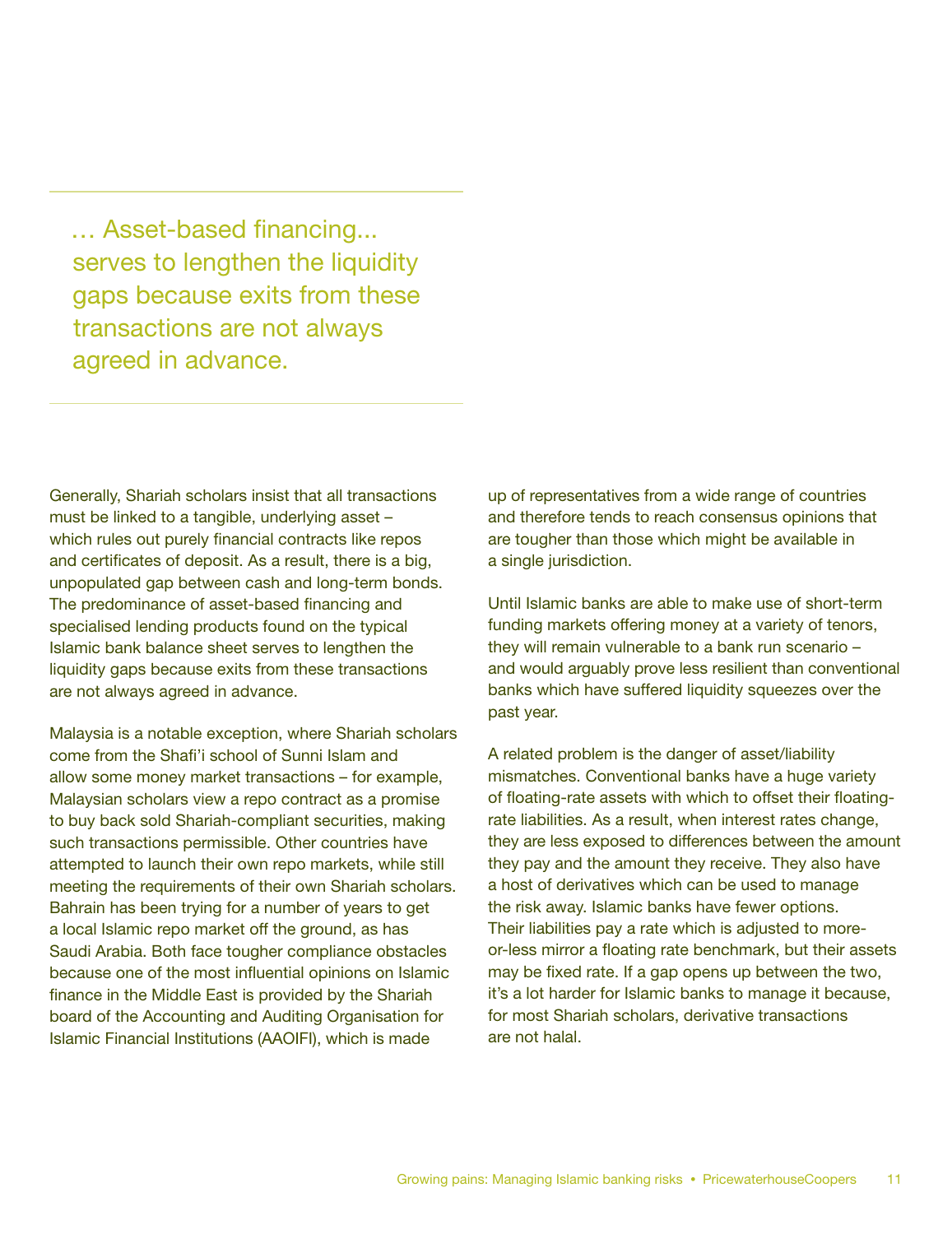### <span id="page-13-0"></span>Real estate risk

Real estate risk concentrations are common among Islamic banks – their geographic reach tends to be limited, as do the type of assets they are able to accept. Hedging is mostly out of bounds, and risk transfer via securitisation may be difficult to achieve.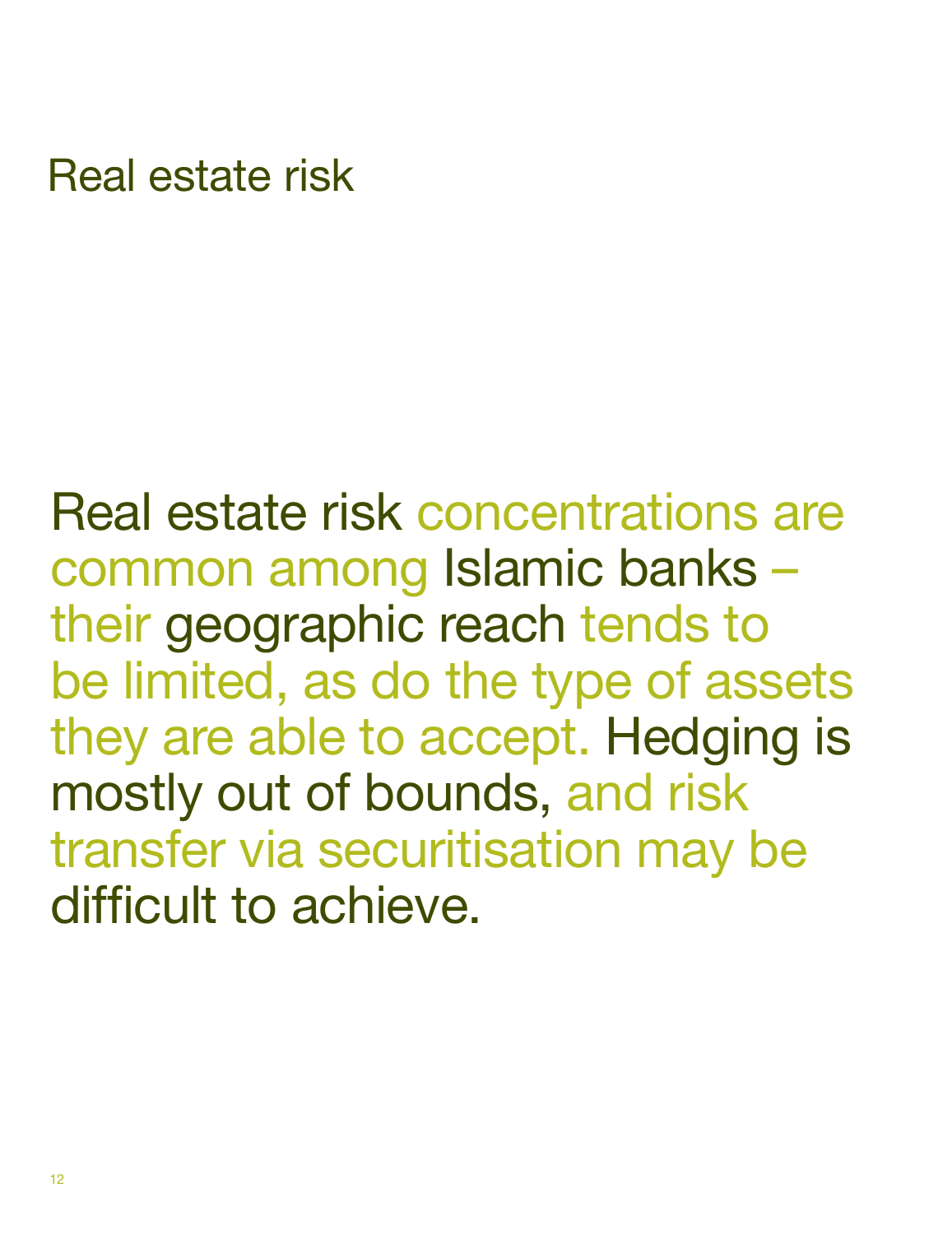The construction boom in the Gulf Cooperation Council means that it is not uncommon to find Islamic banks which have half of their assets linked to real estate.

<span id="page-14-0"></span>In particular, there is growing nervousness about the extent to which Islamic banks are exposed to the real estate sector, through musharaka and istisna contracts. The construction boom in the six Gulf Cooperation Council countries means that it is not uncommon to find Islamic banks which have half of their assets linked to real estate.

Unlike conventional banks, real estate exposure for Islamic banks does not come in the form of a loan. Instead, the exposure typically takes the form of a profit-sharing contract – the Islamic bank puts its own money at risk in the form, effectively, of an equity stake. It may not have the same kind of direct management involvement that a private equity firm would insist upon and, as such, the bank's exposure depends on both the skill and honesty of its partner.

On the face of it, Islamic bank real estate portfolios seem like a potent mixture of high risk and awkward moral hazard – and some central banks have been concerned enough to launch studies of their domestic institutions' exposure. It is certainly an area which needs greater scrutiny – in fact, because the real-estate assets which banks are financing continue to be owned by their clients, much Islamic bank exposure to real estate risk may not appear on the sector's balance sheets.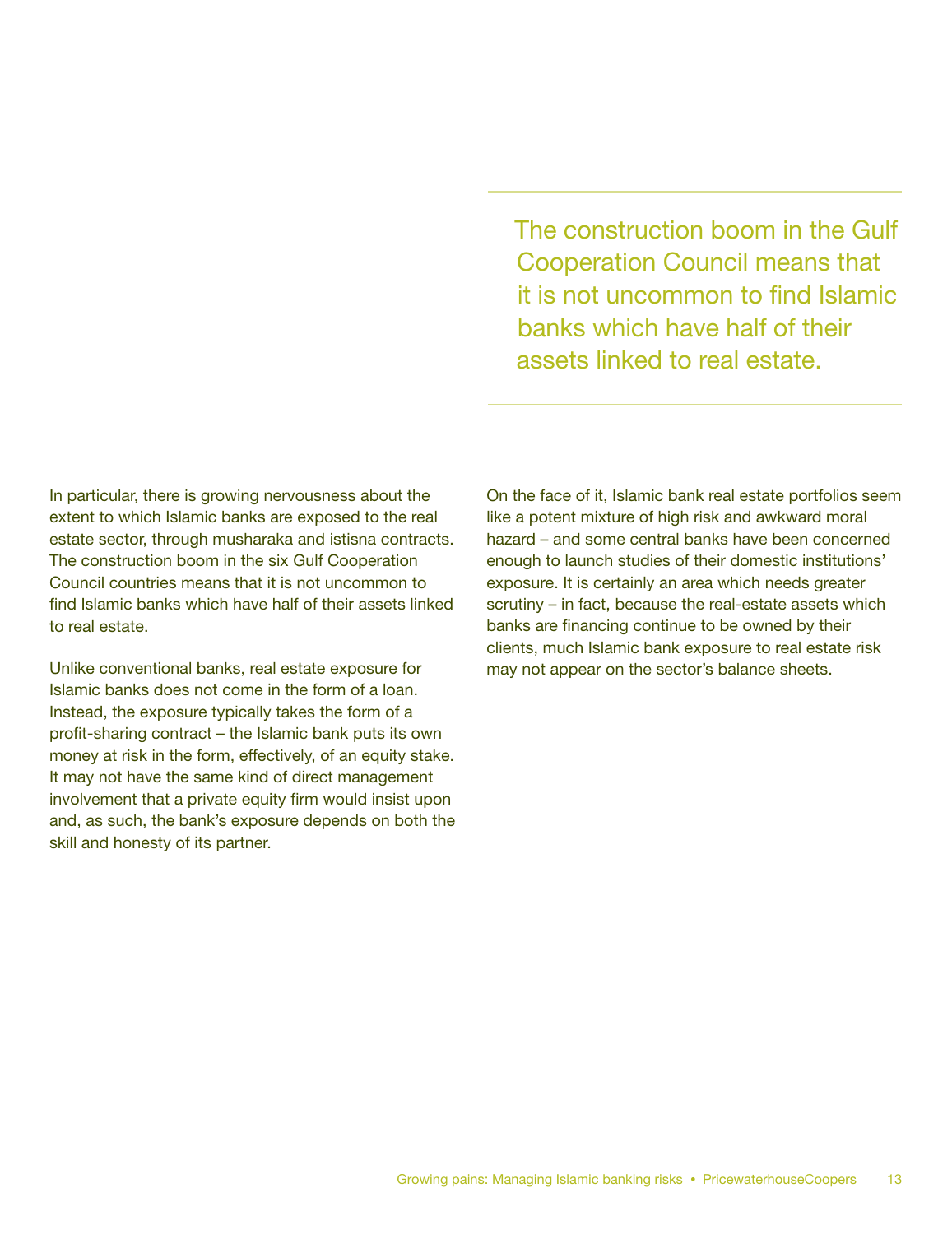<span id="page-15-0"></span>Operational risk

## Islamic banking products can involve a number of separate contracts, giving rise to additional legal risks.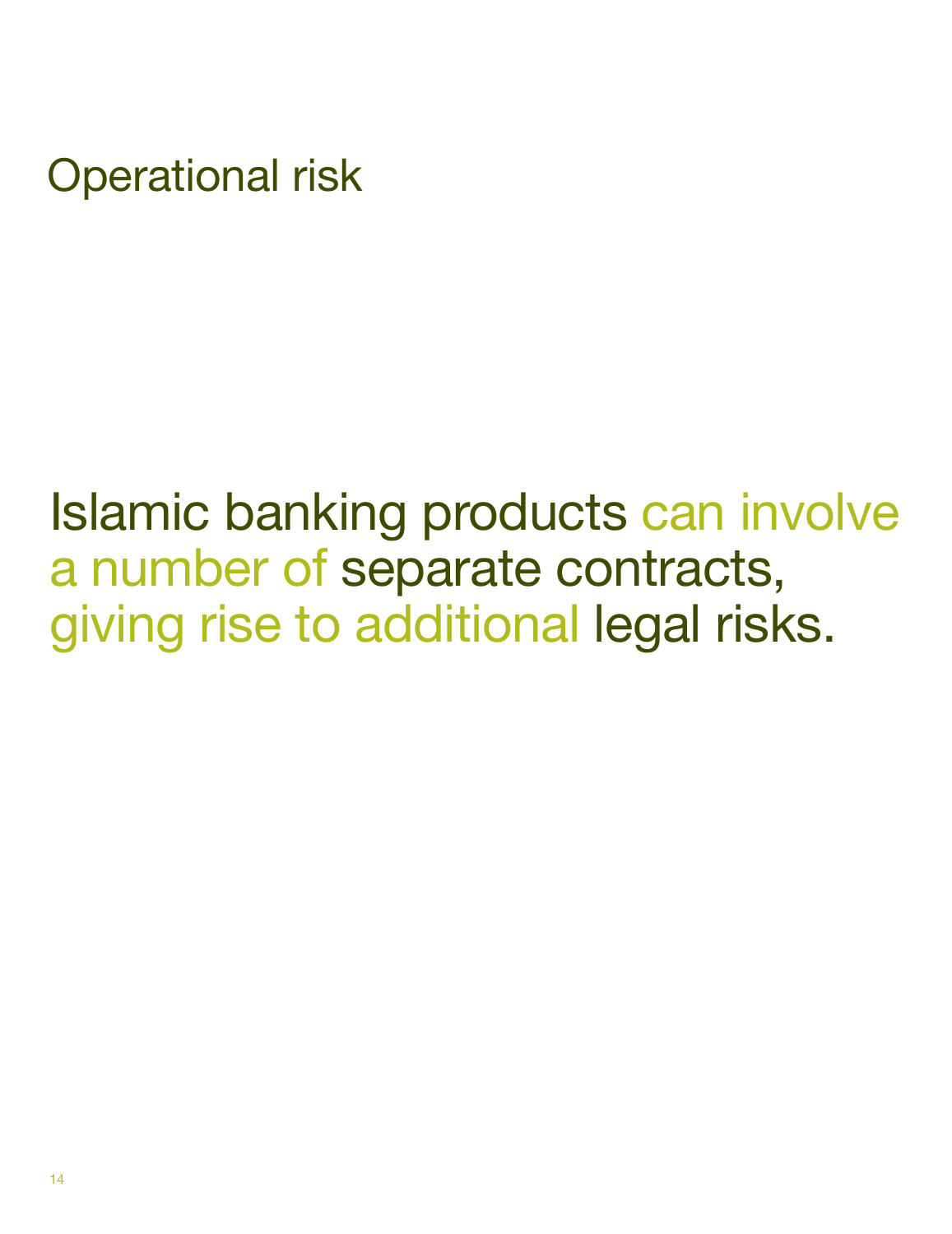<span id="page-16-0"></span>Each step takes time and involves a fresh contractual agreement, magnifying the scope for disagreements and complications.

For example, in the case of a murabaha transaction, the bank has to buy an item and then sell it on under different payment terms – each step takes time and involves a fresh contractual agreement, magnifying the scope for disagreements and complications. In an istisna transaction – for example, when financing a construction project – the bank assumes the role of the contractor but has to sub-contract the actual building work out to a third party. If the builder fails to perform or defaults, it is the bank which bears much of the legal risk.

Islamic banks also have to face thorny operational risks associated with the administration of their business – paperwork and book-keeping, in other words. In principle, these risks are no different to those faced by conventional banks. In practice, they are made more taxing by the contractual complexity of Shariahcompliant transactions: there are more contracts to manage and more risk of documents being mislaid; the wrong contract could be used, or the wrong terms applied. Tying all of this paperwork into a coherent system which allows banks to reconcile their accounts, and aggregate and report their risks, is also more difficult. It's not impossible, of course – but it requires a watchful eye and drains more time and energy.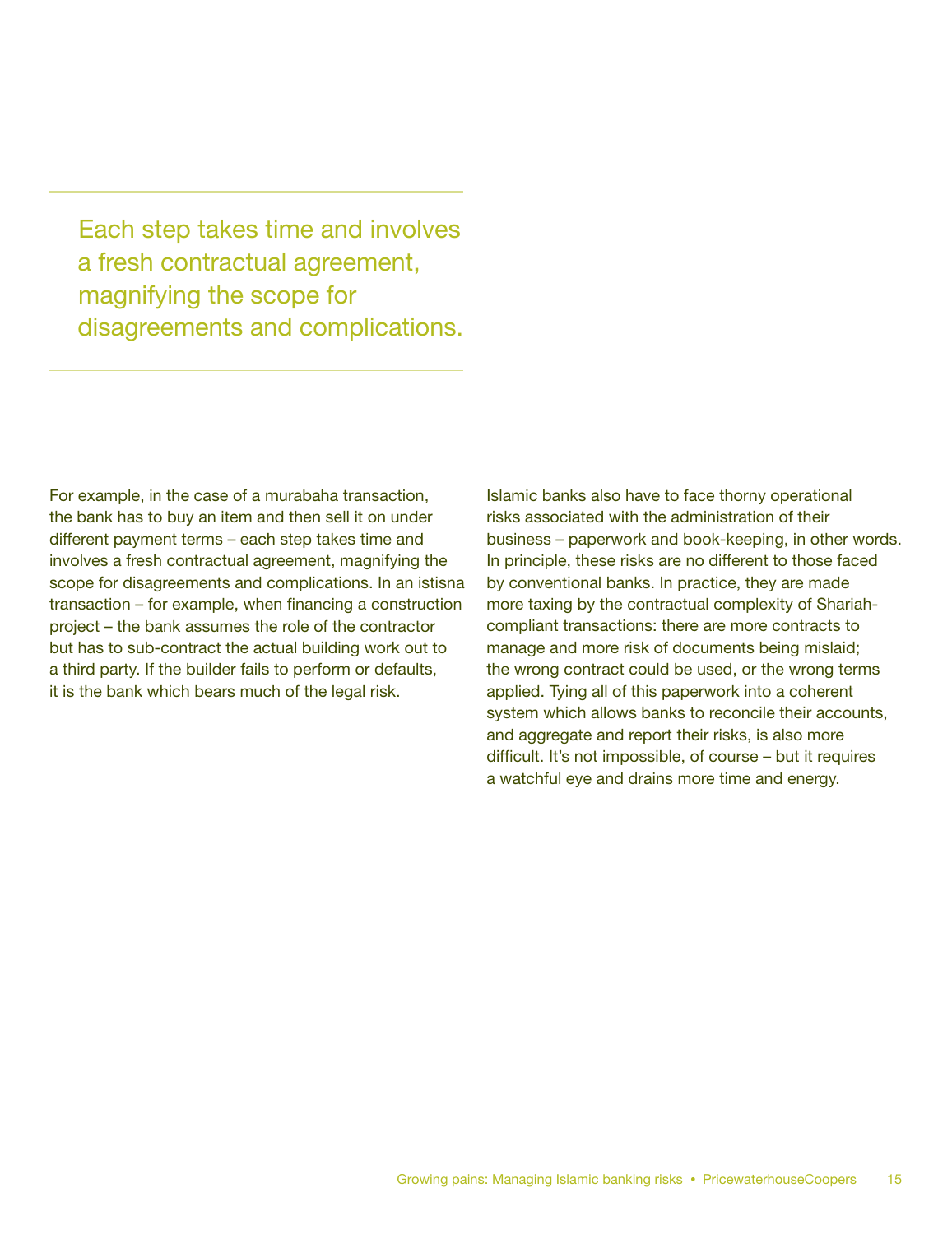### <span id="page-17-0"></span>Fiduciary and reputational risk

### Shariah compliance is all-important to an Islamic bank and to its customers.

In theory, the bank's Shariah board should ensure that all of its products and transactions are compliant – at least, that is certainly the customers' expectation. But interpretations of Shariah vary from one school of thought to another, and from one scholar to the next. More to the point (as illustrated in the story of the failed hotel construction financing) Islamic banks will occasionally find themselves in a position in which a commercial opportunity falls foul of a Shariah board's fatwa, and may then seek to address the scholars' concerns by tweaking or restructuring the deal. Sometimes the judgements turn on very subtle distinctions. Through seeking to get business done, banks may find themselves sailing closer to the wind than is advisable and it's conceivable that a bank may at some point have its adherence to Shariah questioned – an event which could inflict devastating reputational damage, thanks to the sensitivity that Islamic banks have to customer behaviour and liquidity risk.

Alternatively, a class of product may run into the same problems – as happened with one of the Islamic banking industry's biggest success stories, the market for sukuk. This market saw issuance of over \$35 billion globally in 20074 (see graph) but stalled temporarily after questions were raised about Shariah compliance at the end of that year.

Many of the sukuk behind the market's recent growth have been linked to underlying ijarah, mudharaba and musharaka transactions. In the case of an ijarah sukuk, a company or sovereign entity seeking finance would transfer an asset into a special-purpose vehicle (SPV). The SPV, by issuing certificates, raises funds which are used to buy the asset from the company, thereby providing the company with the finance it needs. Investors are paid by renting the asset back to the company, generating a stream of lease income which is paid to the certificate holders. At the end of the transaction, the company buys back the asset, paying off the SPV. Unlike a conventional securitisation, the risk associated with the transaction does not stem from the performance of the asset in question, but from the ability of the company to buy back the asset – it is, in essence, a counterparty risk.

<sup>4</sup> Standard & Poor's, 'The Sukuk market continues to soar and diversify, held aloft by huge financing needs', March 2008.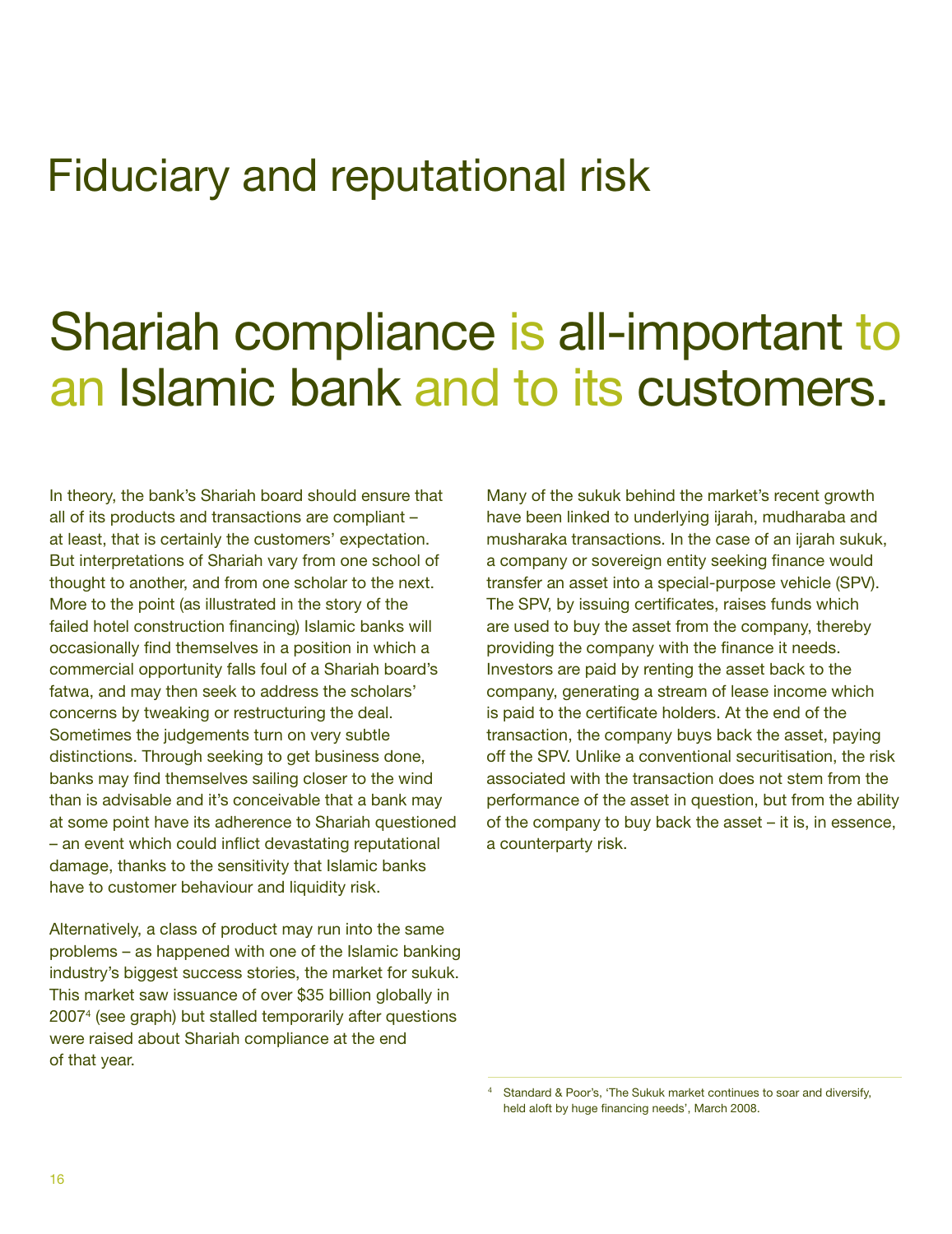

#### <span id="page-18-0"></span>**Issuance of Islamic securities**

Source: ABC Investments, 'Islamic Financial Services Sector Report', December 2007.

These transactions had been declared halal, but on closer inspection, scholars like Sheikh Tagi Usmani – chairman of AAOIFI's Shariah board – have begun questioning whether mudharaba and musharaka bonds should have been considered Shariah-compliant.<sup>5</sup> The objection is with the buy-back of the asset at the end of the transaction's life – which most sukuk contracts had done at a fixed price. Scholars argue that a Shariah-compliant sukuk should require that the asset is bought back at a fair market value, meaning that the company might have to pay more – or less – money to get the asset back than they received for its sale. Because investors and issuers are reluctant to transact on those terms, the sukuk market for mudharaba and musharaka transactions has stalled. Ijarah sukuk have been able to continue,<sup>6</sup> because the underlying ijarah transactions already incorporate the buy-back mechanism which caused controversy for other types of sukuk – it's not a feature of the sukuk structure itself.

It's important to note that scholars have not tried to reverse their halal judgements – the bonds issued so far all remain technically Shariah-compliant. Instead Sheikh Taqi Usmani's comments were intended more as a warning to banks not to use structural features of financial products to disguise the fact that a transaction is not all it should be. This kind of friction between scholars and banks could become more common as Islamic banking products become more sophisticated.

<sup>5</sup> *International Herald Tribune,* 'Booming Islamic bond market embroiled in debate over religious compliance', January 2008.

<sup>&</sup>lt;sup>6</sup> Statement issued by AAOFI's Shariah board, February 2008.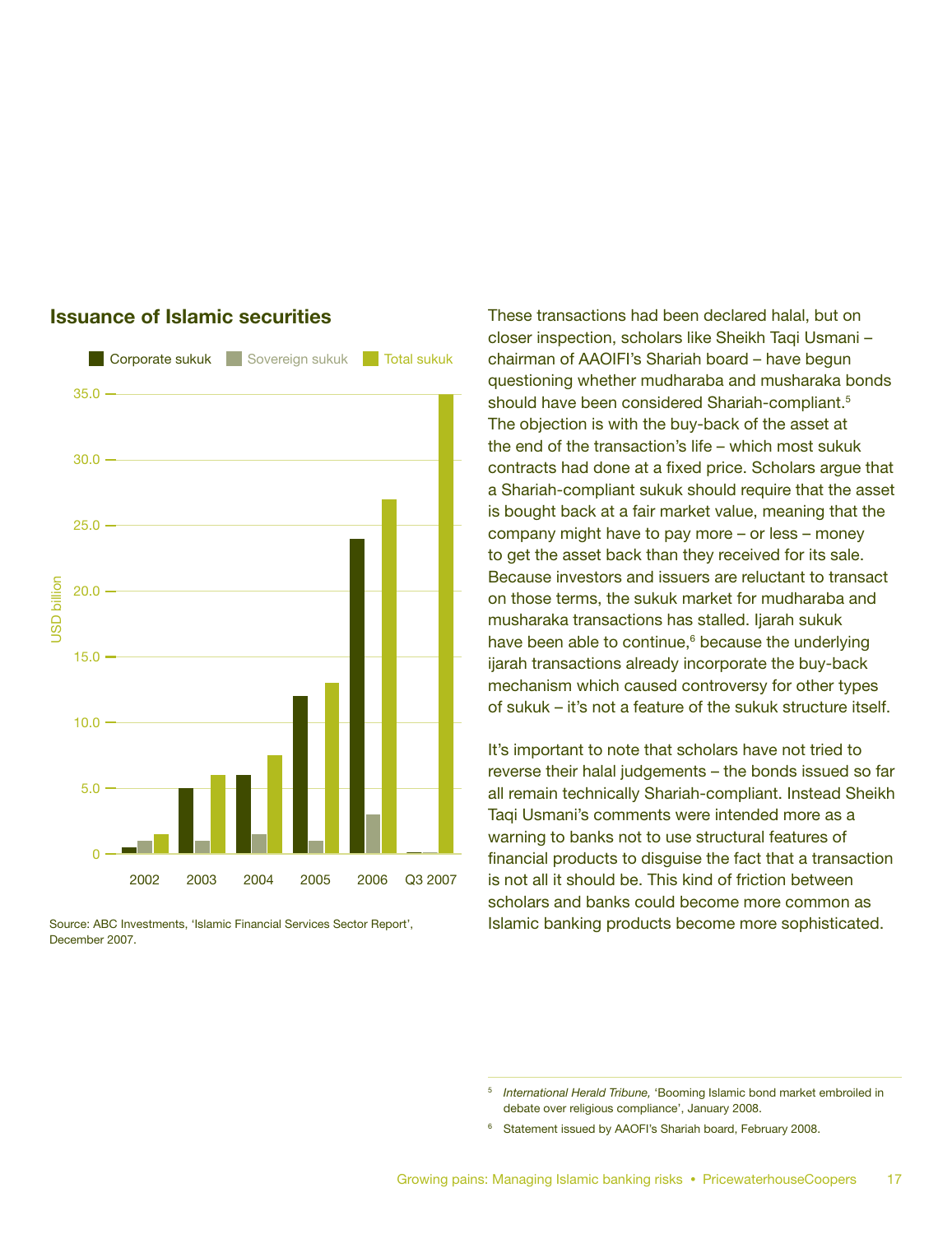### <span id="page-19-0"></span>Capital management and Basel II

Risk and capital are the twin hearts of Basel II. The new framework is supposed to result in more accurate assessments of risk by banks, which then produce a more dynamic, sensitive regulatory capital requirement.

It is not easy to apply this model to Islamic banks. First, because Islamic banks can raise much of their funds through mudharaba accounts, it's not easy to work out how much equity a bank has, nor who bears the risk – the account-holders or the bank itself. Many Islamic banks have argued that the funds raised in this way should be seen as a form of equity because of the loss-bearing contracts on which they are based. As discussed above, however, the banks' sensitivity to liquidity risk means that most would accept losses themselves rather than pass them on to their customers. The second obstacle is the fact that Islamic banks' risk profile may not be well reflected by the Basel II taxonomy – market, credit and operational risks are all measured according to the specific rules of Pillar I, but other risks which are important to Islamic banks, such as liquidity risk, concentration risk and fiduciary risk, are all approached more subjectively under Pillar II. Here, banks are required to articulate their approach to capital management and its allocation across businesses and risk types, subject to a regulatory review of the approach's effectiveness – which in turn will determine the supervisory approach taken.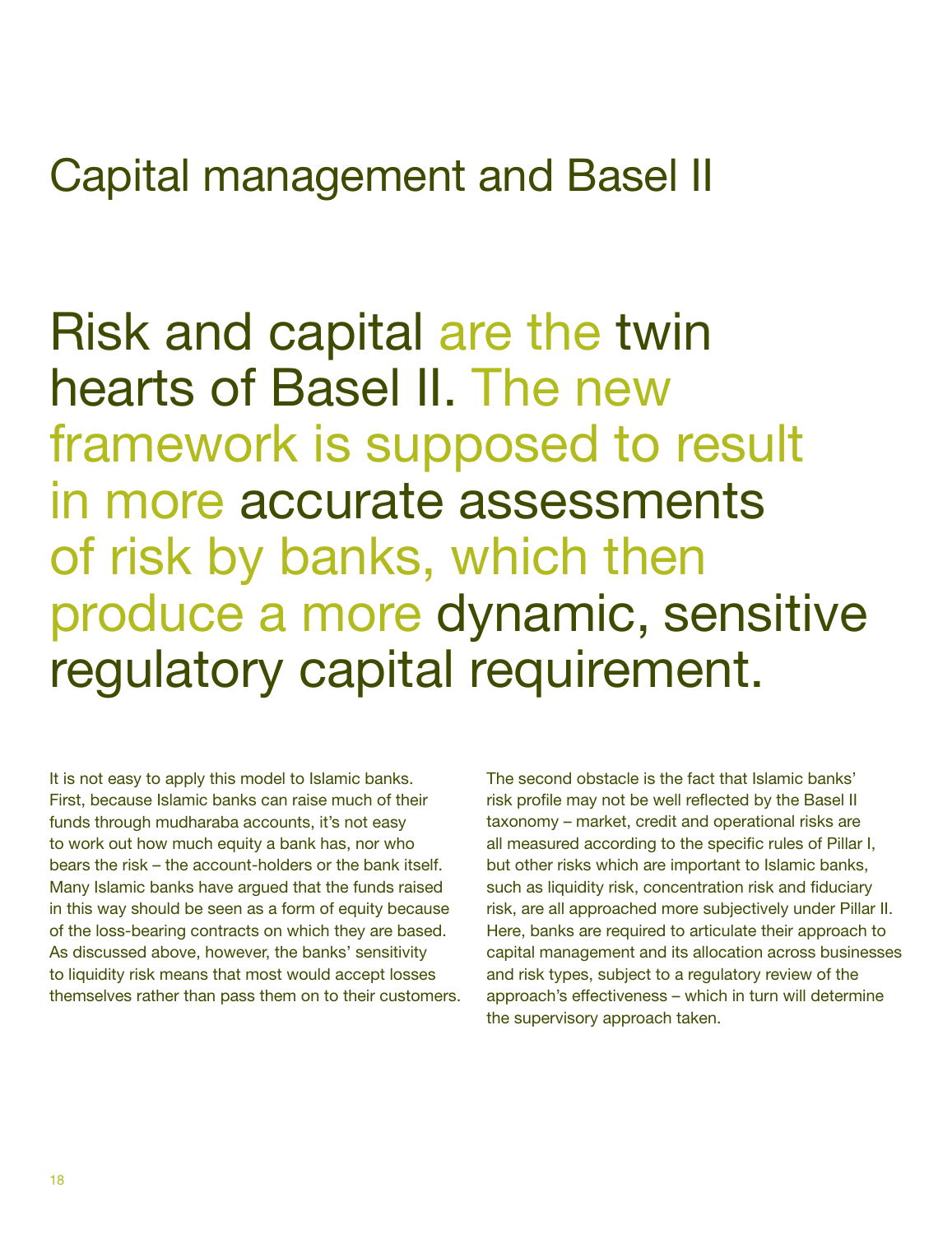<span id="page-20-0"></span>As things stand, there is broad consensus on the part of Islamic bank regulators on how these risks should be assessed for capital adequacy purposes. The Islamic Financial Standards Board (IFSB) has developed a framework based on Basel II which provides the industry with a strong platform for the development of new national regulatory capital frameworks. Still, most national regulators will find this challenging to some degree. The banks themselves will find it hard to produce robust numbers, particularly for Pillar II risks.

Even more traditional risk types, like market and credit, come with thorny issues for the Islamic bank. Both require a wealth of historical data which the still-young Islamic sector simply does not have. As an example, banks that want to use the more advanced approaches to credit risk in Basel II have to be able to calculate a default probability for each of its counterparties. These calculations are based on years of data for other counterparties. In the absence of this kind of data, Islamic banks have been known to turn to conventional bank data as a proxy – but Islamic financial products do not have the same definition of default as a conventional product, making it difficult to apply this proxy information.

Rather than being forced to play follow-the-leader — regulators of Islamic banks could now help to set the agenda.

These issues could be even more acute for conventional banks that also offer Islamic banking, because their capital requirements will be set by a non-Islamic regulator which might not fully understand the complexities involved.

As noted above, national regulators are working to build on the Basel II guidance issued by the IFSB. Most are still assessing their implementation options. In theory, those options ought to be fairly limited – Basel II is supposed to be a uniform global regulatory standard which provides a level playing field for all banks within the framework, regardless of where they are domiciled. In practice, the credit crisis seems likely to produce so much regulatory change that regulatory capital standards may be in a state of flux for some years to come. It's not inconceivable that – rather than being forced to play follow-the-leader – regulators of Islamic banks could now help to set the agenda.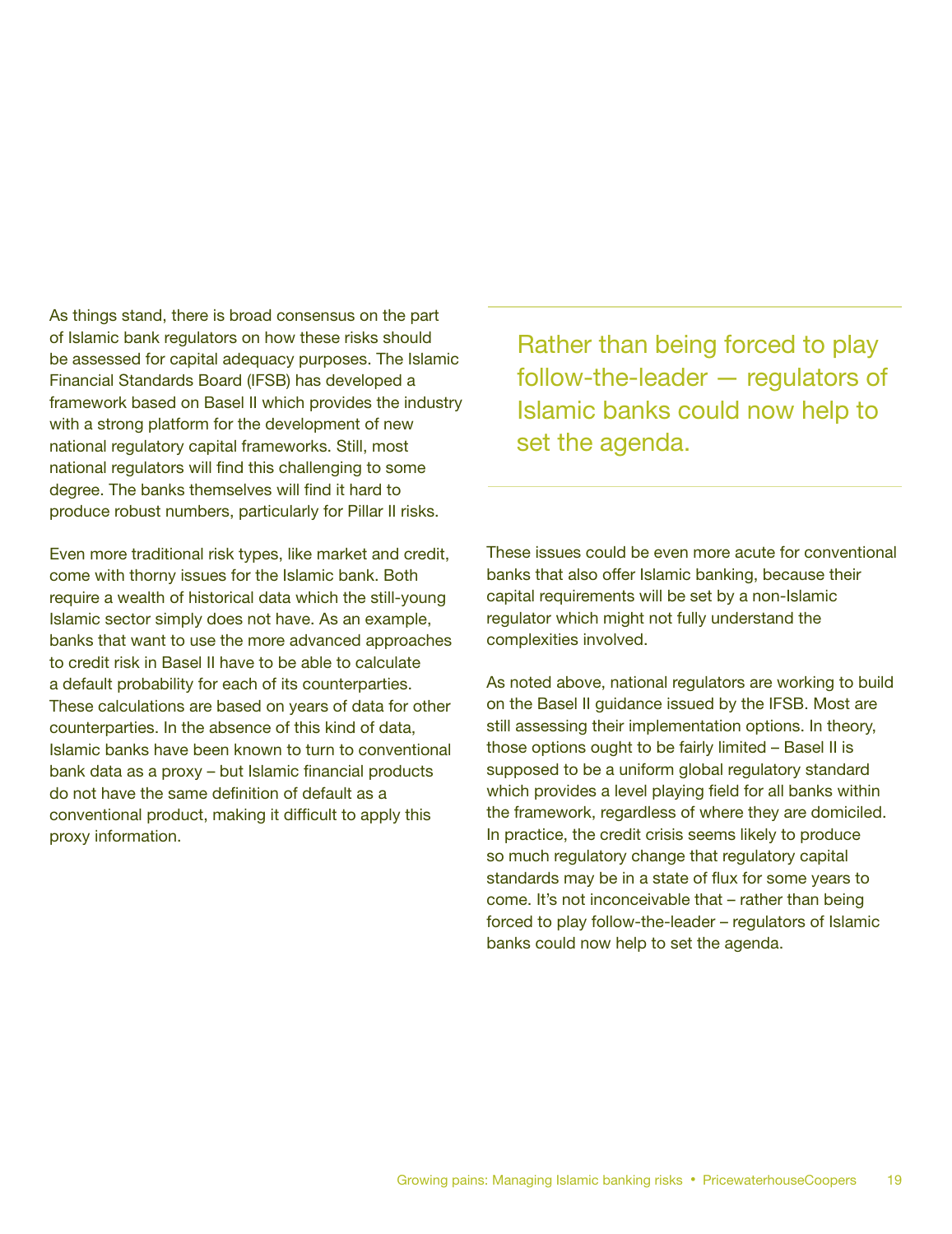### <span id="page-21-0"></span>What the future holds for risk management in Islamic banking

This paper started by observing that if Islamic banks aspire to a more significant role in the financial system they will need to demonstrate to customers and conventional bank counterparties alike that they appreciate their risks and know how to manage them. That's true – but it can't be done by cutting and pasting risk management concepts and practices from conventional banks.

There is no exemplar for Islamic banks to follow. Risk practices within the conventional banking system are currently under intense scrutiny – no one should be rushing to emulate those practices until the lessons of the crisis have been thoroughly digested. More pertinently, many of the risks discussed in this paper are either particular to Islamic banks or have some special feature thanks to the unique nature of Islamic finance.

The sector needs to focus on strong management, robust governance and also transparency, which has the potential to address a number of Islamic banks' most pressing exposures. The issues of displaced commercial risk, real estate concentration and fiduciary risk all arise, to some extent, from the complex nature of Islamic banking relationships and products, and the tensions between Shariah-compliant form and substance.

Islamic banks could also be helped by consistency of Shariah interpretation. Uniformity would enable banks to act more confidently and seize opportunities more quickly. This may seem a distant prospect given the divergent Shariah judgements that currently exist, but the benefits could be considerable – and the arguments in favour of standardisation can be expected to grow.

Uniformity would enable banks to act more confidently and seize opportunities more quickly.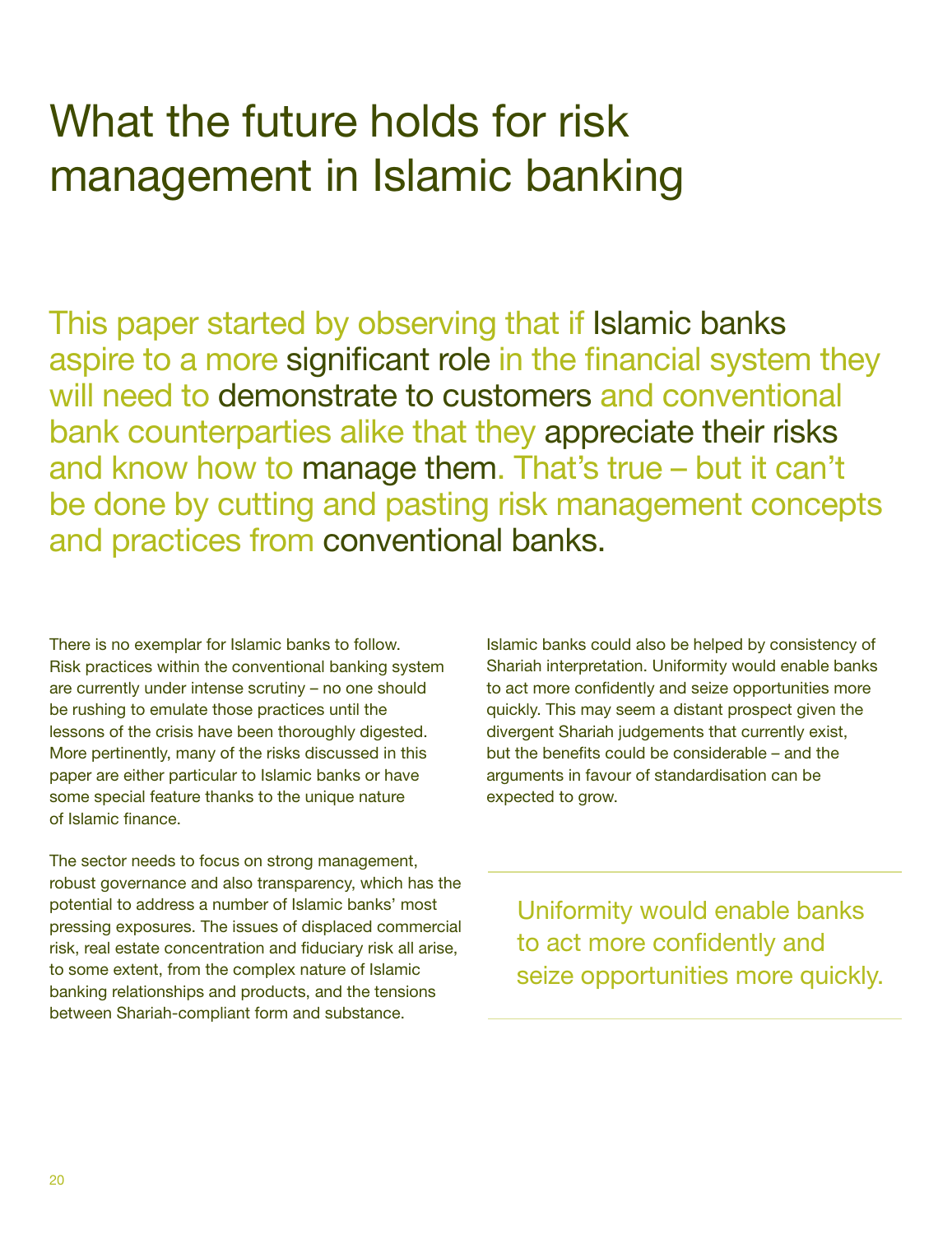### <span id="page-22-0"></span>How PricewaterhouseCoopers can help

Risk management is an issue which no bank can ignore – and Islamic banks have a pressing need to establish risk management credibility as they move into the mainstream of the financial system.

As this paper illustrates, the sector needs to confront a considerable range of issues – from displaced commercial risk to liquidity risk, and from real estate risk to operational, fiduciary and reputational risk. PricewaterhouseCoopers has the breadth and depth of talent to help our clients with all of these challenges, offering diagnostic assessments, the development of new risk standards and frameworks, and implementation assistance as well as guidance on Basel II and regulatory policy.

Our team of Islamic finance and risk management specialists has wide experience of helping both Islamic banking clients and the Islamic subsidiaries of conventional banks in Malaysia, Dubai, Bahrain, the UK and elsewhere. Our track record includes risk management work at the strategic level – on market opportunities, acquisition due diligence and valuations, for example. We have helped clients implement the IFSB's Basel II-based capital adequacy standards, and to assess the different capital impacts of the various Basel II approaches. Other clients have engaged us to

review their credit policies for all Shariah-compliant products, or to update their investment procedures and policies. In some cases, clients engaged PricewaterhouseCoopers to perform a top-to-toe overhaul of all their existing risk policies.

We also have a close relationship with AAOIFI and the IFSB, including relationships with technical working parties, and can keep our clients up to date on the impact that accounting and regulatory changes will have on them and their competitors.

PricewaterhouseCoopers is committed to bringing the best knowledge to financial services organisations across its global network. We resource projects with specialists from local offices and the wider PricewaterhouseCoopers network firms to best match the needs of our clients. This ensures that organisations obtain local expertise and the benefit of our market-leading risk management expertise from across the globe.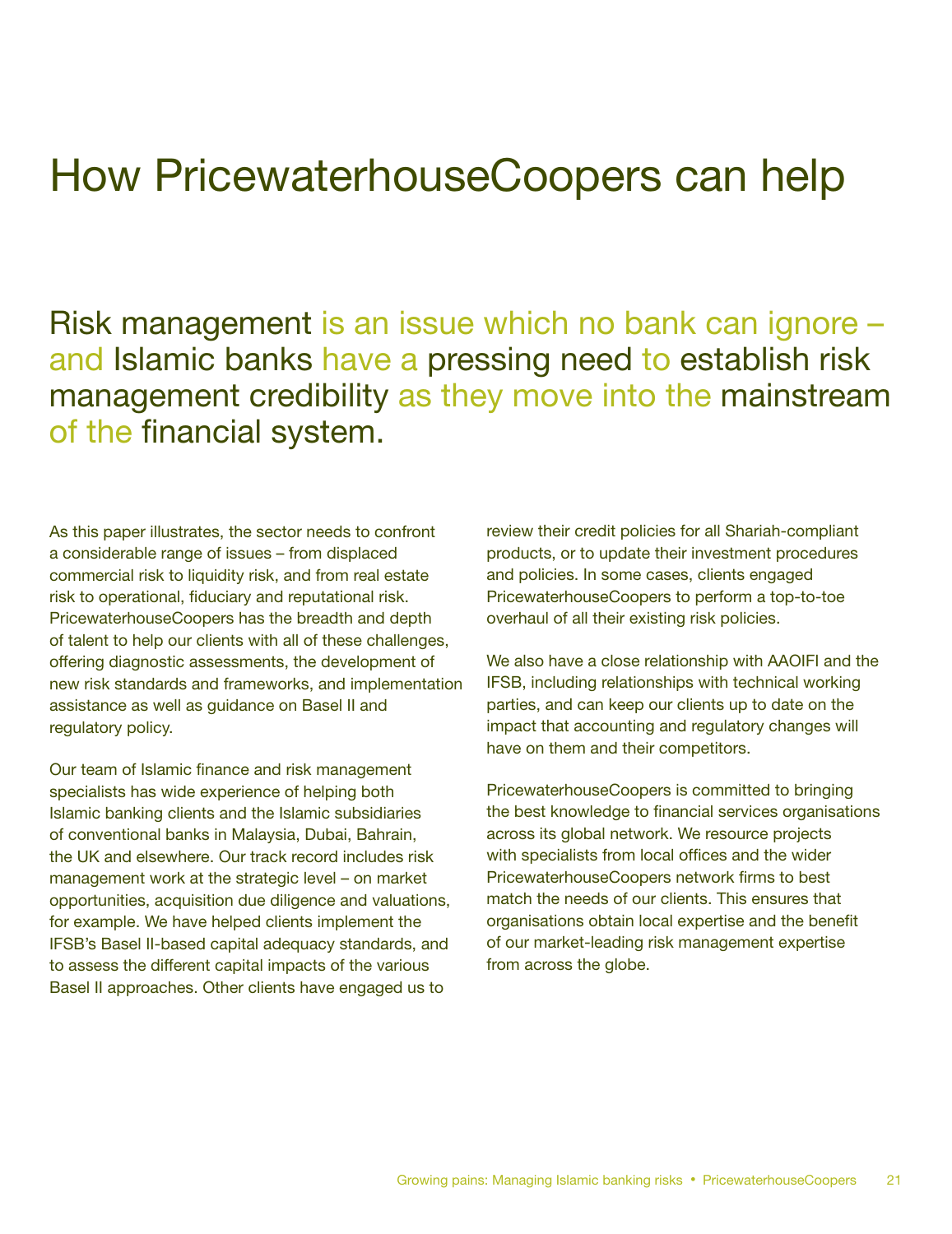### <span id="page-23-0"></span>Appendix

#### **An Islamic finance primer**

Islamic banks play the same role in the economy as conventional banks. They act as a conduit for funds, allowing savers and investors to earn a return on their capital; they disburse credit and arrange financing. For conventional banks, these core activities are based on the receipt or payment of interest to compensate for the various risks involved. Shariah, however, prohibits the use of interest (riba). Speculation (maisir) is not allowed, and nor is ambiguity or general uncertainty (gharar). Trade in commodities that are repugnant to the Islamic faith, such as alcohol or pork, must also be avoided. As a result, there is a demand from devout Muslims for Shariah-compliant banks and banking products.

To assure customers of Shariah compliance, Islamic banks typically employ a board made up of Islamic scholars. The launch of a new product or the closing of a deal is conditional upon the board's ruling, or fatwa. Some conventional banks also have Islamic banking subsidiaries or offer Shariah-compliant products, having either their own Shariah board or turning to

other Shariah advisers to offer judgements on what is allowed (halal). Fatwas can vary from one board to the next depending on the familiarity that Shariah scholars have with banking products, the pragmatism of the board and because of variations between the different strands of Islam.

#### **Islamic banking products – an overview**

The prohibition of riba, maisir and gharar has forced Islamic banks to be creative, giving rise to a suite of product types which, in functional terms, have direct equivalents in conventional banking but which often have a starkly different risk profile. As a rule, Islamic banking products seek to share risks and profits between the bank and its client, making transactions more like partnerships or joint investments in which both counterparties have a shared, long-term interest. Purely financial contracts do not exist – there will always be an underlying asset. Returns are determined by agreeing a profit share in advance – which may be periodically adjusted – rather than an interest rate.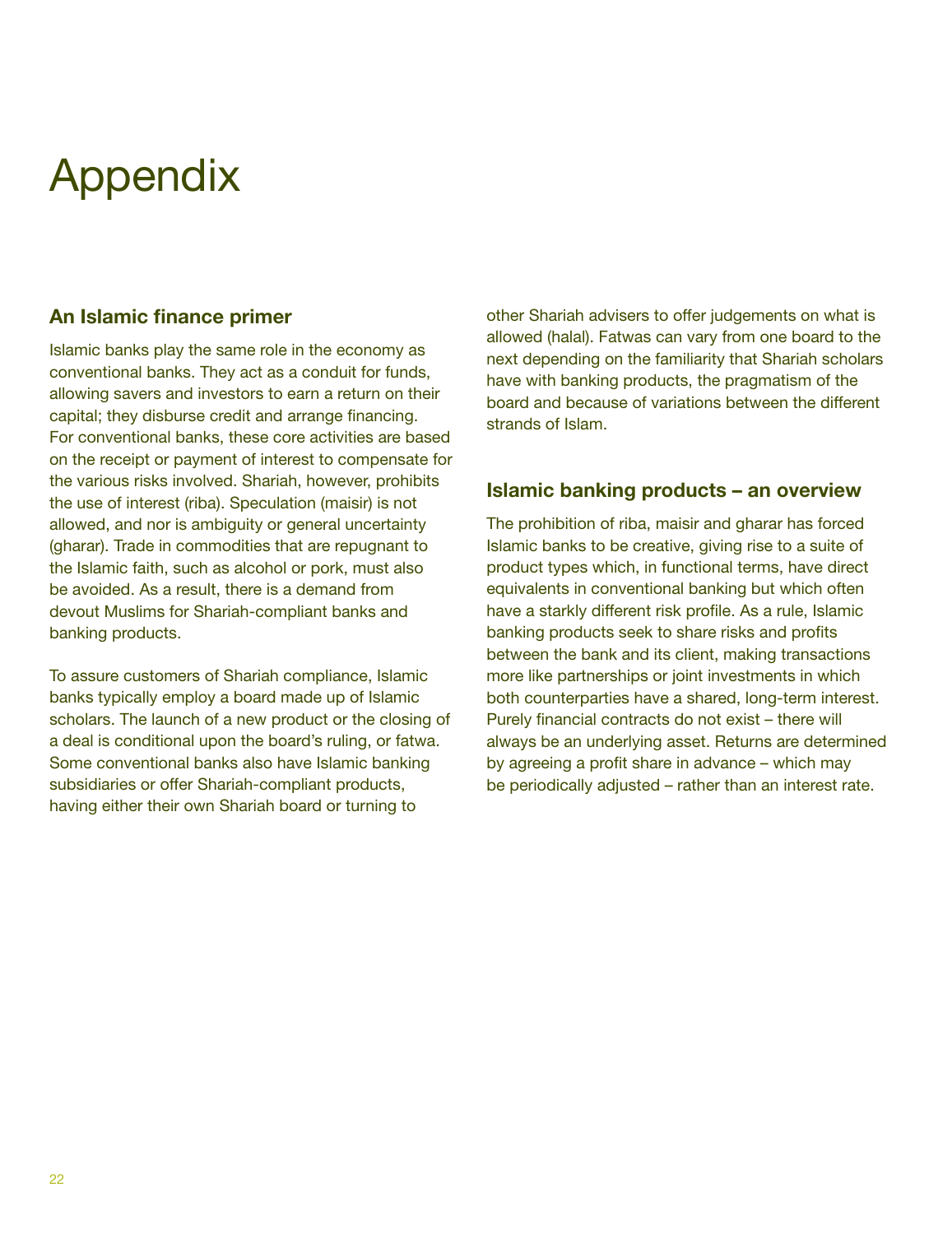<span id="page-24-0"></span>The following list of Islamic banking products is not exhaustive. It focuses on the types of transaction which are mentioned in this paper:

**Mudharaba:** customers place funds with the bank which are invested in a variety of assets. Profits are shared between the bank and the customer. Contractually, losses are supposed to be borne by the customer alone although, for commercial reasons, banks are often unwilling to pass the losses along. Superficially, the product resembles a conventional savings or term deposit account. However, because the customer is (in principle if not in practice) exposed to the risk of under-performance in the underlying assets rather than to the bank as counterparty, these arrangements are more like an investment management relationship.

In a restricted mudharaba account, the bank creates different pools of assets for its various classes of clients to allow variability in risks, maturities and profitability to match client risk/return appetite. Unrestricted mudharaba accounts freely commingle the bank's own equity with customers' funds and can be invested as the bank sees fit.

**Wakala:** as in a mudharaba contract, customers place funds with the bank – but here the relationship is more like a straightforward custody arrangement, in which the bank has the discretion to pay a return but no obligation to do so.

**Musharaka:** resembling a private equity transaction, the bank provides finance to a project in return for an equity stake. The bank may or may not play a

management role. Losses are shared in strict proportion to the size of the capital contribution, while profits are shared according to a pre-agreed ratio.

**Sukuk:** analogous to an asset-backed securitisation, sukuk entitle investors to a share of the profits earned by a pool of underlying transactions which are held in trust by a special-purpose vehicle (SPV). The sukuk originator will transfer exposure to the underlying assets to the SPV by entering into a mudharaba, musharaka or ijarah contract.

**Murabaha:** a form of financing often used to finance asset purchases or for consumer loans. The bank buys an item and then sells it to its client at a higher price with deferred repayment terms. The interest that would ordinarily be paid by the client in a conventional loan – and which would constitute the bank's profit – is replaced by the difference between the purchase and the sale price.

**Istisna:** a form of financing which works on the same principle as murabaha, with the important exception that the item being purchased does not yet exist. It is typically used for project or construction financing.

**Ijarah:** the equivalent of a leasing transaction. In Islamic finance, the owner of the leased asset must retain some of the risks and rewards of ownership. A pure operating lease should normally be acceptable under Shariah. Leases classified as finance leases for accounting purposes may or may not be acceptable under Shariah depending upon their precise terms and the views of the scholars giving the Shariah opinion.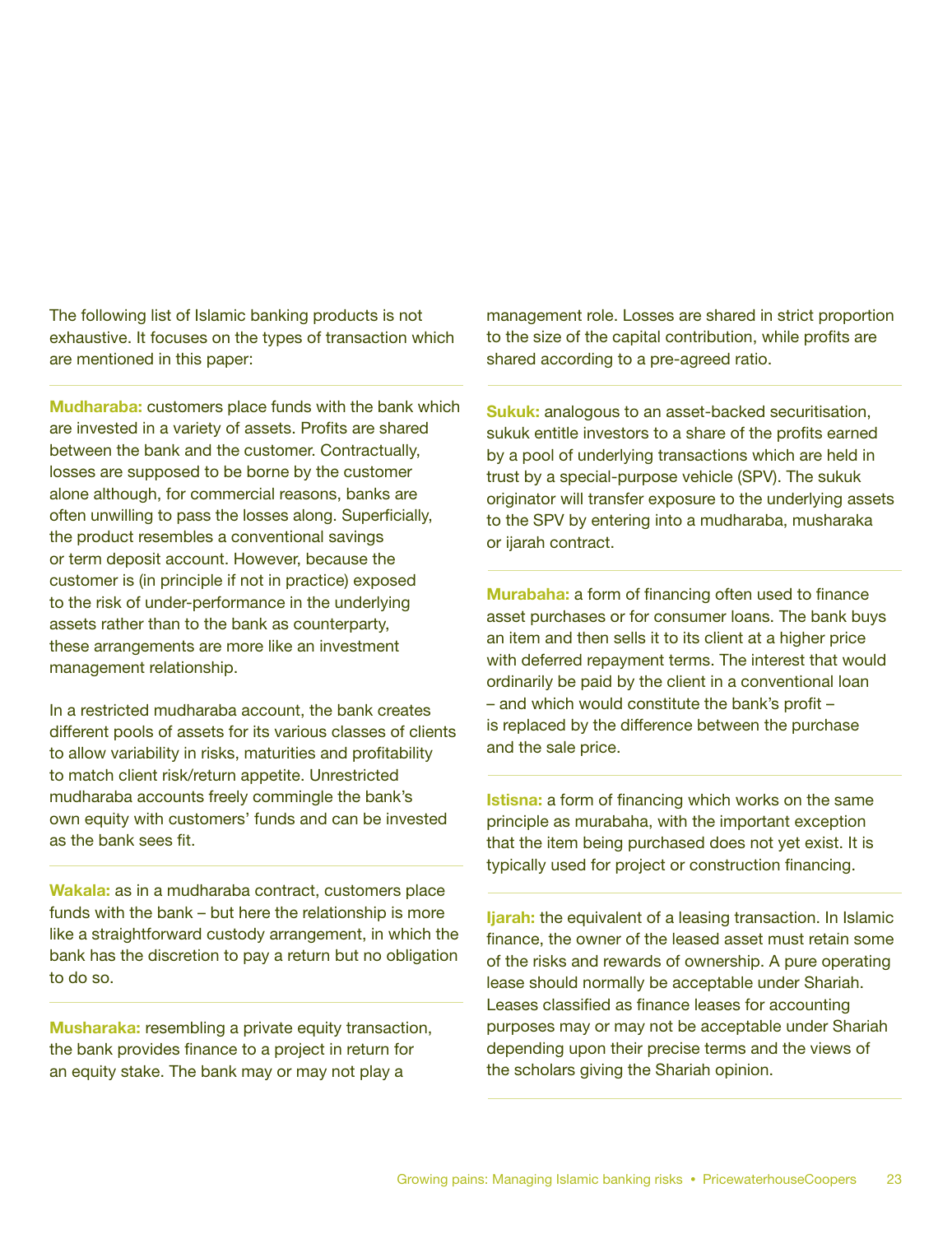### <span id="page-25-0"></span>**Contacts**

If you would like to discuss any aspect of the issues raised in this paper, please speak to your usual contact at PricewaterhouseCoopers or any of those listed:

#### **Our specialist risk management team:**

#### **Cameron Evans**

**Director** PricewaterhouseCoopers (Thailand) Telephone: +66 (0) 2344 1185 E-mail: cameron.evans@th.pwc.com

#### **Prathit Harish**

Partner PricewaterhouseCoopers (Dubai) Telephone: +971 (4) 304 3330 E-mail: prathit.harish@ae.pwc.com

#### **Charles Ilako**

Partner PricewaterhouseCoopers (UK) Telephone: +44 (0) 20 7804 2103 E-mail: charles.ilako@uk.pwc.com

#### **Our global Islamic finance leadership team:**

#### **Mohammad Faiz Azmi**

Global Islamic Finance Leader PricewaterhouseCoopers (Malaysia) Telephone: +6 (03) 2173 0867 E-mail: mohammad.faiz.azmi@my.pwc.com

#### **Mohammed Amin**

Partner PricewaterhouseCoopers (UK) Telephone: +44 (0) 20 7804 6703 E-mail: mohammed.amin@uk.pwc.com

#### **Ashruff Jamall**

Partner PricewaterhouseCoopers (Dubai) Telephone: +971 (4) 304 3105 E-mail: ashruff.jamall@ae.pwc.com

#### **Madhukar Shenoy**

Partner PricewaterhouseCoopers (Bahrain) Telephone: +973 1754 0554 Ext. 330 E-mail: madhukar.shenoy@bh.pwc.com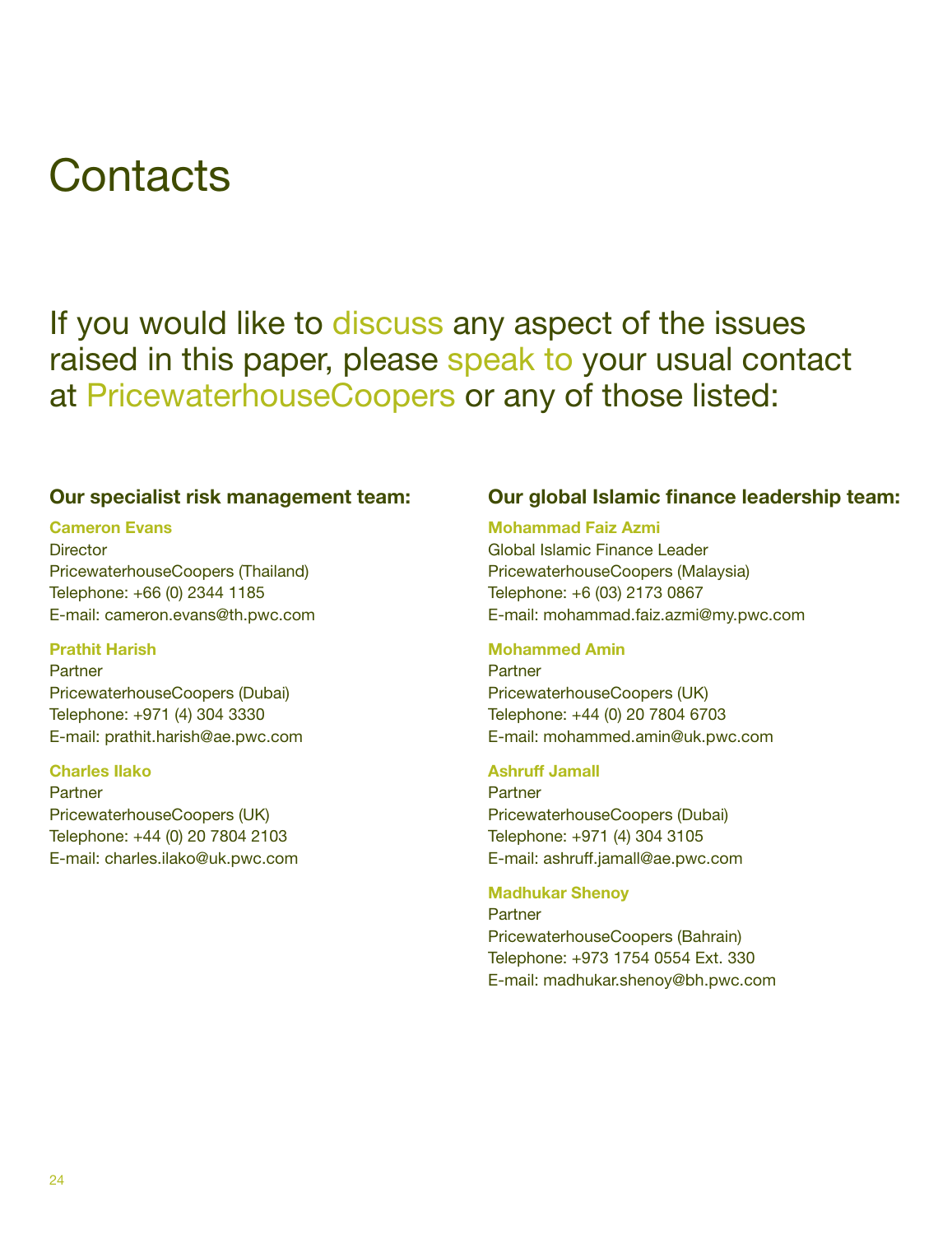<span id="page-26-0"></span>their stakeholders. More than 155,000 people in 153 countries across our network share their thinking, experience and solutions to develop fresh perspectives and practical advice.

["PricewaterhouseCoopers" refers to the network of member firms of PricewaterhouseCoopers International Limited, each of which is a separate and](#page-27-0)  independent legal entity.

This paper is produced by experts in their particular field at PricewaterhouseCoopers, to review important issues affecting the financial services industry. It has been prepared for general guidance on matters of interest only, and is not intended to provide specific advice on any matter, nor is it intended to be comprehensive. No representation or warranty (express or implied) is given as to the accuracy or completeness of the responsibility or duty of care for any consequences of you or anyone else acting, or refraining to act, in reliance on the information contained in to in this paper, please speak with your usual contact at PricewaterhouseCoopers or those listed in this publication.

For more information on the PricewaterhouseCoopers Global Financial Services Islamic Finance programme, please contact Áine Bryn at PricewaterhouseCoopers (UK), Marketing Director, Global Financial Services, on +44 (0) 20 7212 8839 or at aine.bryn@uk.pwc.com

For additional copies, please contact Maya Bhatti at PricewaterhouseCoopers (UK) on +44 (0) 20 7213 2302 or at maya.bhatti@uk.pwc.com